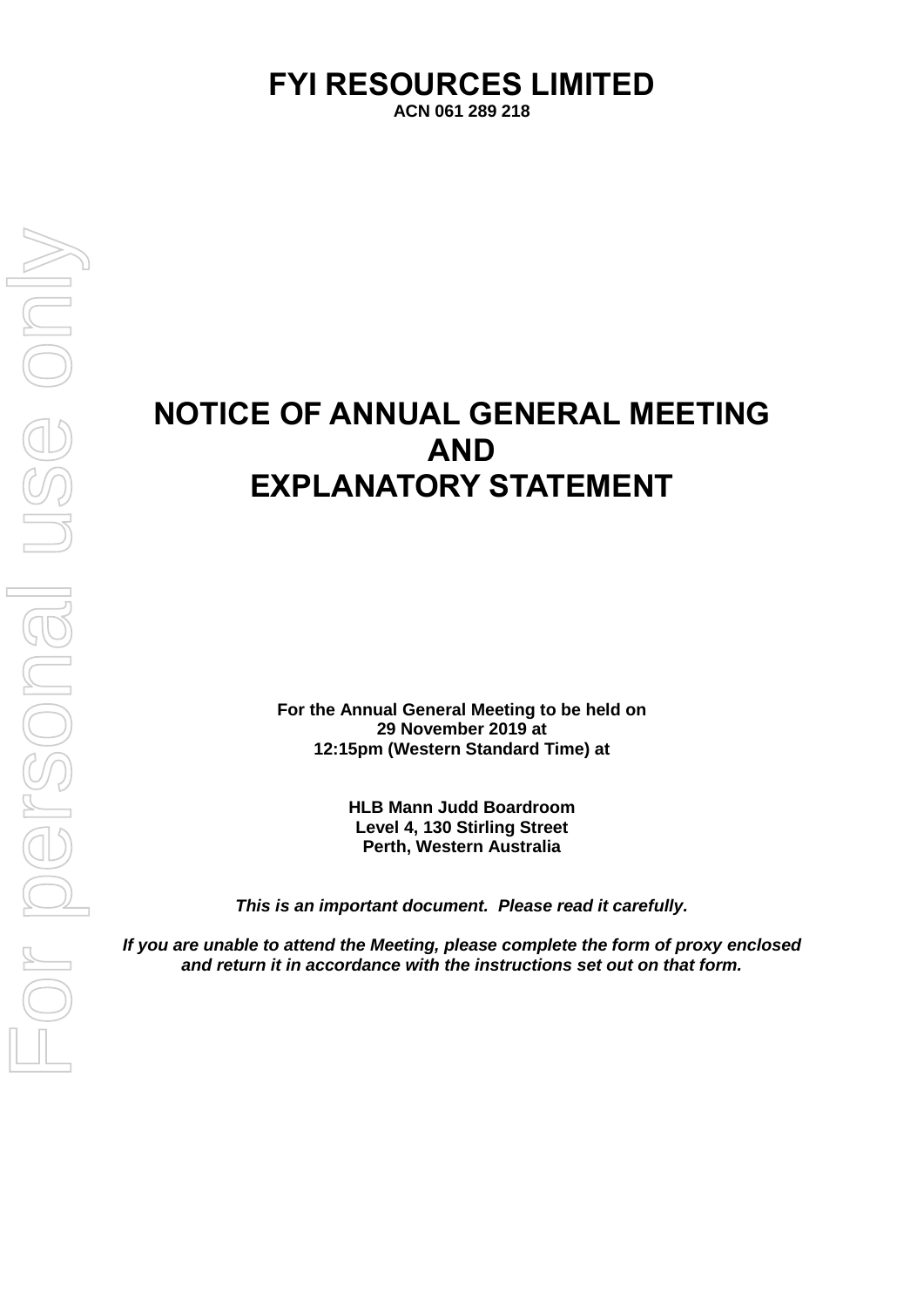### **TIME AND PLACE OF GENERAL MEETING AND HOW TO VOTE**

#### **Venue**

The General Meeting of FYI Resources Limited will be held at:

| HLB Mann Judd Boardroom      | Commencing                         |
|------------------------------|------------------------------------|
| Level 4, 130 Stirling Street | at 12:15pm (Western Standard Time) |
| Perth WA 6000                | on Friday, 29 November 2019.       |

#### **How to Vote**

You may vote by attending the Meeting in person, by proxy or authorised representative.

#### **Voting in Person**

To vote in person, attend the Meeting on the date and at the place set out above. The Meeting will commence at 12:15pm (Western Standard Time).

#### **Voting by Proxy**

To vote by proxy, please complete and sign the proxy form enclosed with this Notice as soon as possible and either deliver the proxy form by post, in person, by facsimile or by email in accordance with instructions on the proxy form. You may also submit your proxy vote online in accordance with instructions on the proxy form.

 $\gamma$ our proxy form must be received not later than 48 hours before the commencement of the Meeting.

#### **Voting and Proxies**

1. A Shareholder of the Company entitled to attend and vote is entitled to appoint not more than two proxies. Where more than one proxy is appointed, each proxy must be appointed to represent a specified proportion of the Shareholder's voting rights. If the Shareholder appoints two proxies and the appointment does not specify this proportion, each proxy may exercise half of the votes. A proxy need not be a Shareholder of the Company.

2. Where a voting exclusion applies, the Company need not disregard a vote if it is cast by the person who<br>is entitled to vote in accordance with the directions on the proxy form or it is cast by the person chairing<br>the Me is entitled to vote in accordance with the directions on the proxy form or it is cast by the person chairing the Meeting as proxy for a person who is entitled to vote, in accordance with a direction on the proxy form to vote as the proxy decides.

The Chairman of the Meeting will vote undirected proxies in favour of all Resolutions.

In relation to Resolution 1 the proxy form expressly authorises the Chairman to exercise the proxy even though the resolution is connected directly or indirectly with the remuneration of a member of the Key Management Personnel. Any undirected proxies held by a Director, any member of the Key Management Personnel or any of their Closely Related Parties (who are not the Chairman of the Meeting) will not be voted on Resolution 1. 4. In accordance with Regulation 7.11.37 of the Corporations Act, the Directors have management Personnel or any of their Closely Related Parties (who are not the Chairman of the Mey Management Personnel or any of their Cl

determine the identity of those entitled to attend and vote at the Meeting. The date is 27 November 2019 at 5:00pm (Western Standard Time).

5. A proxy form is attached. If required it should be completed, signed and returned to the Company's registered office in accordance with the instructions on that form.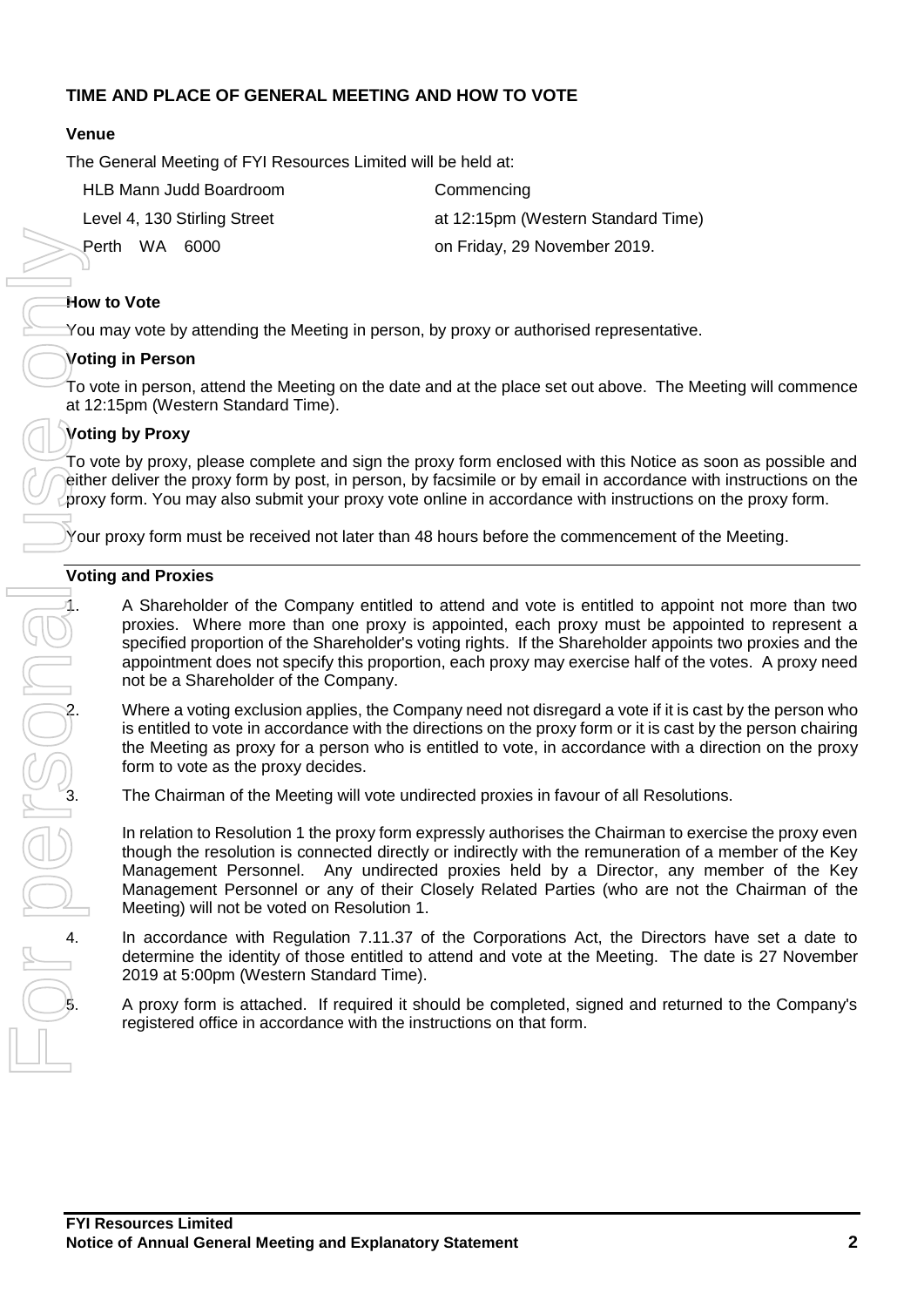#### **FYI RESOURCES LIMITED ACN 061 289 218**

### **NOTICE OF ANNUAL GENERAL MEETING**

Notice is hereby given that the Annual General Meeting of the Shareholders of FYI Resources Limited will be held at HLB Mann Judd Boardroom, Level 4, 130 Stirling Street, Perth, Western Australia on Friday, 29 November 2019 at 12:15pm (WST) for the purpose of transacting the following business.

The attached Explanatory Statement is provided to supply Shareholders with information to enable Shareholders to make an informed decision regarding the Resolutions set out in this Notice. The Explanatory Statement is to be read in conjunction with this Notice.

#### **AGENDA**

#### **Annual Financial Report**

To receive and consider the Annual Financial Report of the Company and its controlled entities together with the Directors' Report, Directors' Declaration and the Independent Audit Report for the year ended 30 June 2019.

#### **Resolution 1 – Adoption of Remuneration Report**

To consider and, if thought fit, to pass, with or without amendment, the following in accordance with section 250R(2) of the Corporations Act:

"*That, for the purpose of Section 250R(2) of the Corporations Act and for all other purposes, approval is given for the adoption of the Remuneration Report as contained in the Company's Annual Financial Report for the year ended 30 June 2019.*"

Note: the vote on this Resolution is advisory only and does not bind the Directors or the Company.

**Voting Exclusion**: A vote on this Resolution must not be cast (in any capacity) by or on behalf of any of the following persons (the "voter"):

(a) a member of the Key Management Personnel, details of whose remuneration are included in the Remuneration Report; or

(b) a Closely Related Party of such a member.

However, the voter may cast a vote on this Resolution as a proxy if the vote is not cast on behalf of a person described above and either:

- $(a)$  the voter is appointed as a proxy by writing that specifies the way the proxy is to vote on this Resolution; or
- (b) the voter is the Chair of the meeting and the appointment of the Chair as proxy:
	- (i) does not specify the way the proxy is to vote on this Resolution; and
	- (ii) expressly authorises the Chair to exercise the proxy even if this Resolution is connected directly or indirectly with the remuneration of a member of the Key Management Personnel.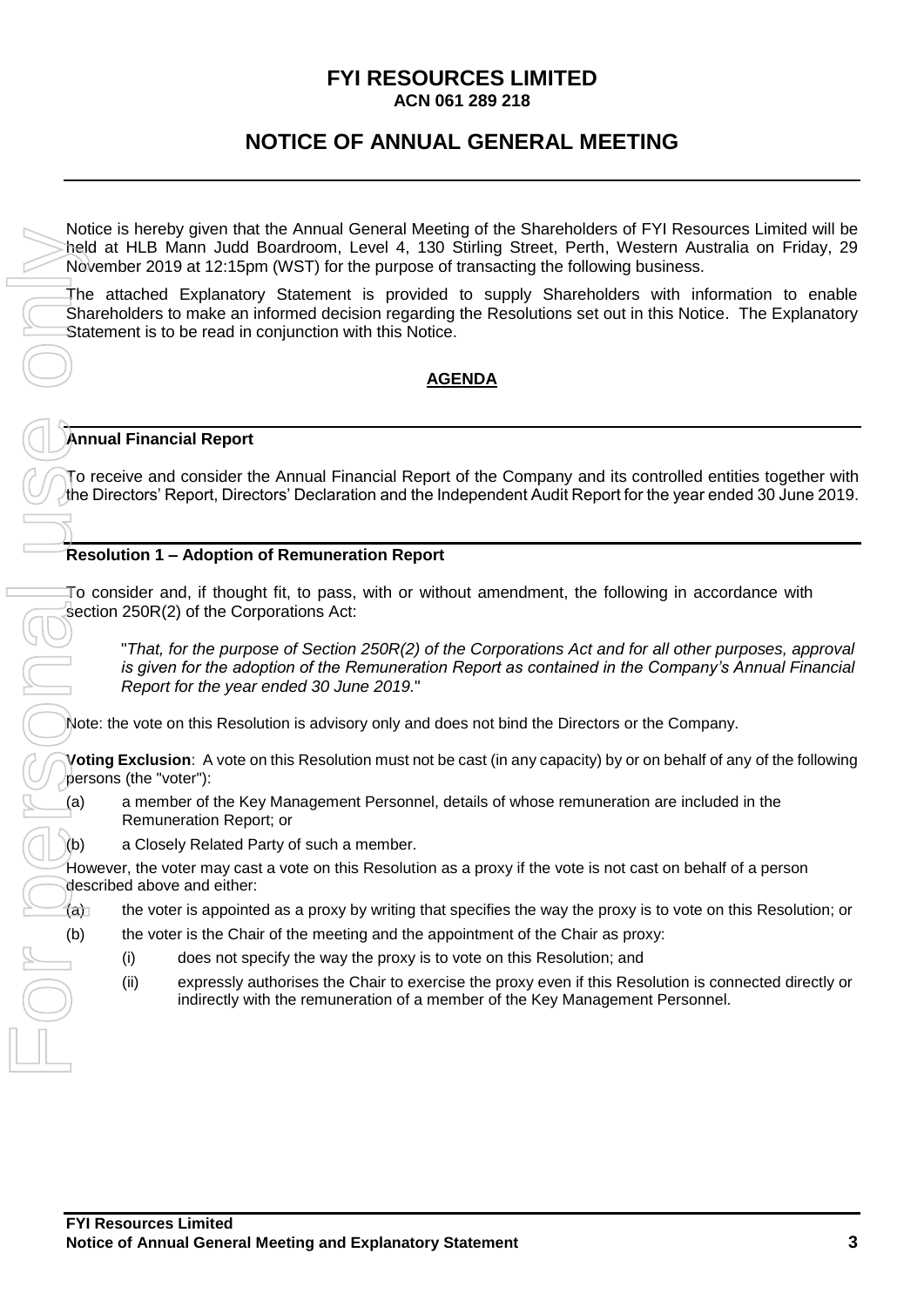#### **Resolution 2 - Re-election of Director – Edmund Babington**

To consider and, if thought fit, to pass, with or without amendment, the following resolution as an **ordinary resolution**:

"*That, for the purposes of rule 7.3 of the Constitution, ASX Listing Rule 14.4 and for all other purposes, Edmund Babington, a Director of the Company, retires by rotation and being eligible for re-election, is re-elected as a Director of the Company.*"

#### **Resolution 3 – Ratification of Prior Placement of Shares Under Listing Rule 7.1A**

To consider and, if thought fit, to pass, with or without amendment, the following resolution as an **ordinary resolution**:

*"That, for the purposes of ASX Listing Rule 7.4 and for all other purposes, Shareholders ratify the issue of 16,293,200 Shares in the capital of the Company at 5 cents each on the terms set out in the Explanatory Statement."*

#### **Voting Exclusion**:

The Company will disregard any votes cast in favour of this Resolution by or on behalf of a person who participated in the issue, or an associate of those persons. However, the Company need not disregard a vote if it is cast by a person as a proxy for a person who is entitled to vote, in accordance with the directions on the Proxy Form, or, it is cast by the person chairing the meeting as proxy for a person who is entitled to vote, in accordance with a direction on the Proxy Form to vote as the proxy decides.

#### **Resolution 4 – Ratification of Prior Placement of Attaching Options Under Listing Rule 7.1**

To consider and, if thought fit, to pass, with or without amendment, the following resolution as an **ordinary resolution**:

*"That, for the purposes of ASX Listing Rule 7.4 and for all other purposes, Shareholders ratify the issue of 8,146,600 Attaching Options on the terms set out in the Explanatory Statement."*

#### **Voting Exclusion**:

The Company will disregard any votes cast in favour of this Resolution by or on behalf of a person who participated in the issue, or an associate of those persons. However, the Company need not disregard a vote if it is cast by a person as a proxy for a person who is entitled to vote, in accordance with the directions on the Proxy Form, or, it is cast by the person chairing the meeting as proxy for a person who is entitled to vote, in accordance with a direction on the Proxy Form to vote as the proxy decides.

#### **Resolution 5 – Approval of Additional Placement Capacity**

To consider and, if thought fit, to pass, with or without amendment, the following resolution as a **special resolution**:

*"That, for the purpose of ASX Listing Rule 7.1A and for all other purposes, approval is given for the Company to issue Equity Securities up to 10% of the issued capital of the Company (at the time of issue) calculated in accordance with the formula prescribed in ASX Listing Rule 7.1A.2, to be issued on the terms set out in the Explanatory Statement accompanying this Notice."*

**Voting Exclusion**: The Company will disregard any votes cast in favour of this Resolution by or on behalf of a person who is expected to participate in, or who will obtain a material benefit as a result of, the proposed issue (except a benefit solely by reason of being a Shareholder) or an associate of those persons. However, the Company will not disregard a vote if it is cast by a person as a proxy for a person who is entitled to vote, in accordance with the directions on the Proxy Form, or, it is cast by the person chairing the meeting as proxy for **Expedition 3 - Ratification of Prior Piacement of Shares Under Listing Rule 7.1A<br>
Treaty for the processe of ASY Listing Rule 7.4 and for all collection on the listing and processes.<br>
The first the processes of ASY Listin**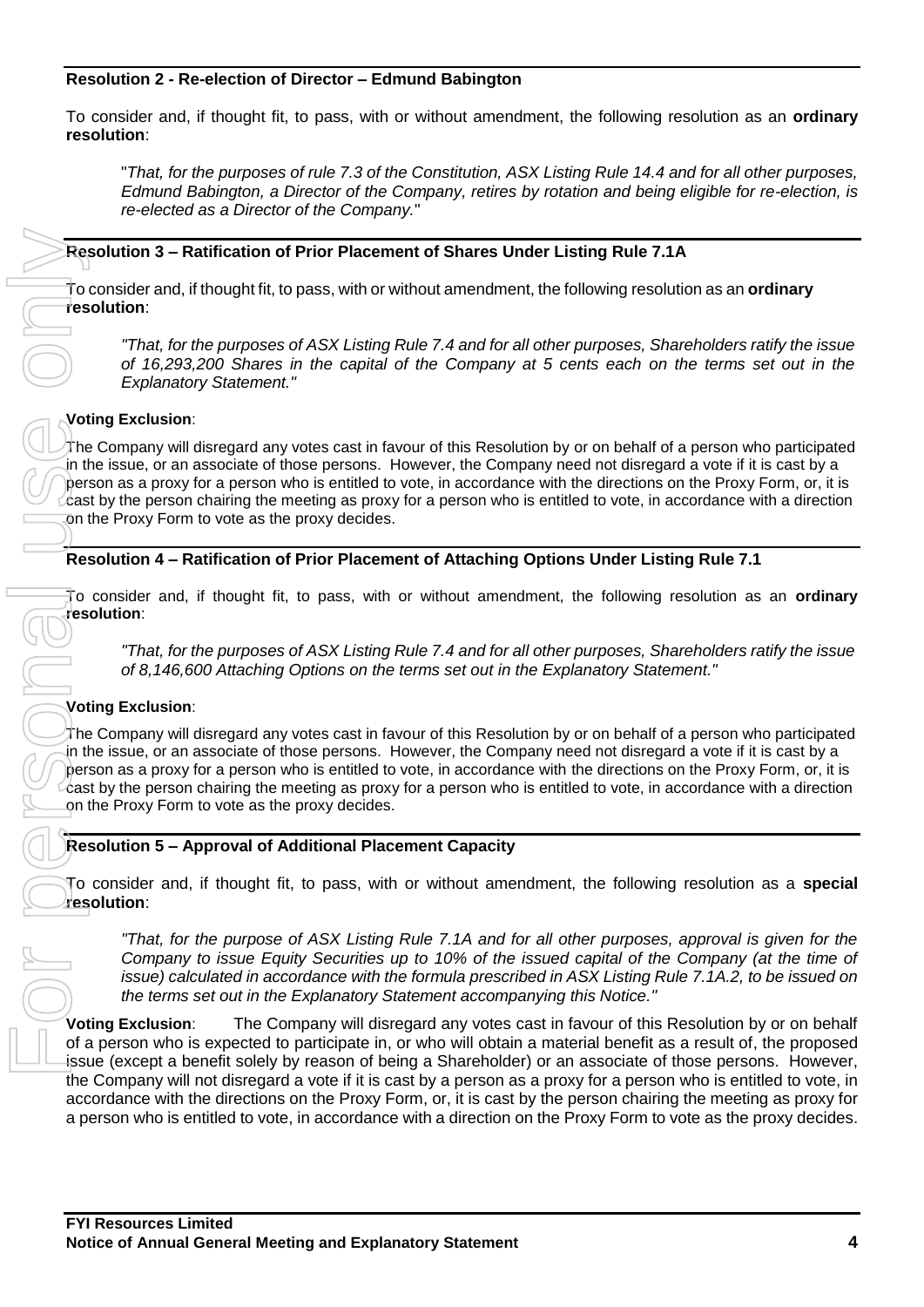#### **Resolution 6 – Approval of New Constitution**

To consider and, if thought fit, to pass, with or without amendment, the following resolution as a **special resolution**:

"*That, the New Constitution (which includes proportional takeover provisions), in the form of the proposed constitution initialled by the Chairman of the Meeting for the purposes of identification, be approved and adopted, in accordance with section 136(2) of the Corporations Act and for all other purposes, as the Company's constitution in substitution for the Existing Constitution of the Company from the date of this Meeting.*"

**By order of the Board**

Phillip MacLeod Company Secretary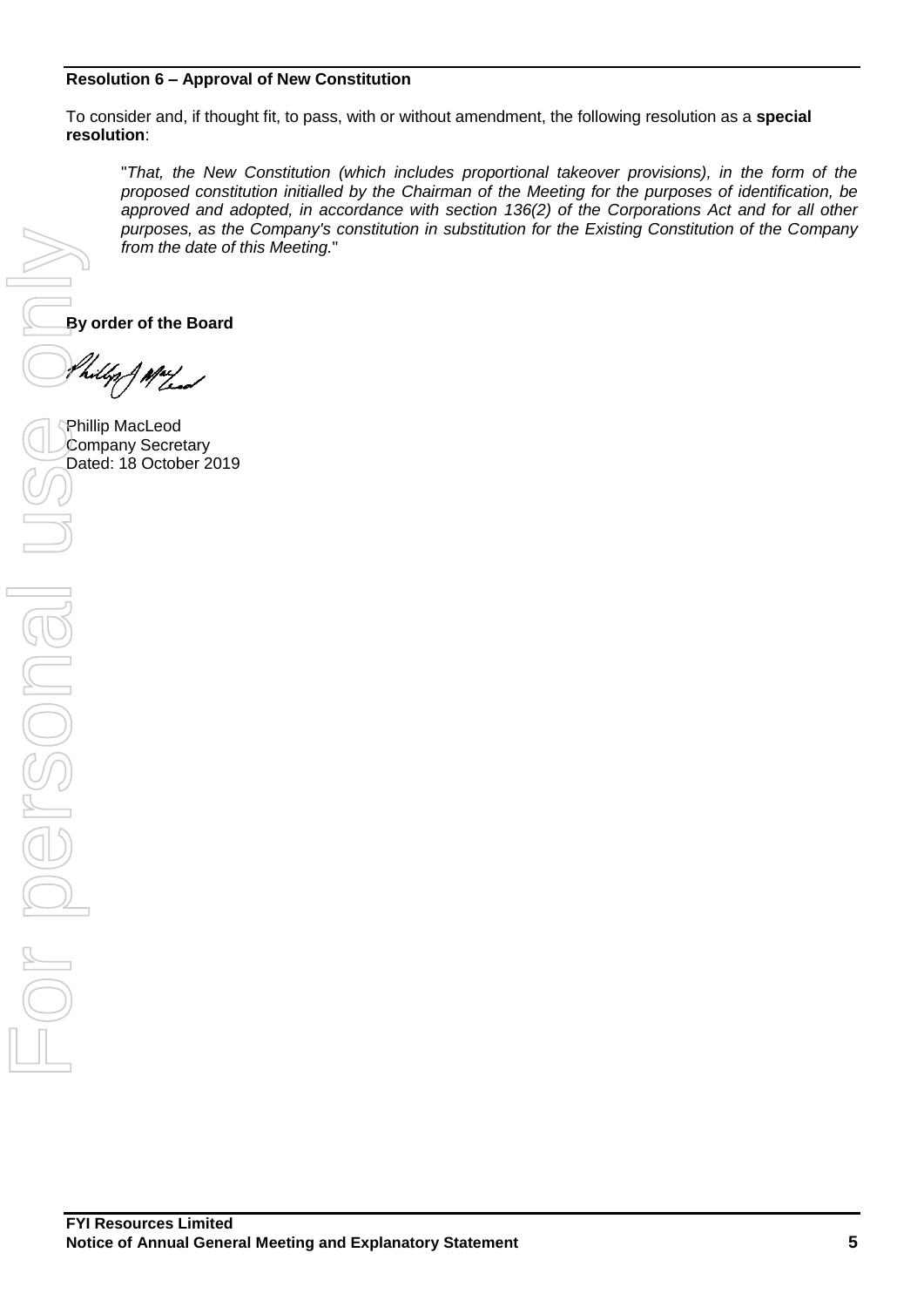#### **FYI RESOURCES LIMITED ACN 061 289 218**

### **EXPLANATORY STATEMENT**

This Explanatory Statement is intended to provide Shareholders with sufficient information to assess the merits of the Resolutions contained in this Notice.

The Directors recommend that Shareholders read this Explanatory Statement in full before making any decision in relation to the Resolutions.

#### **1. FINANCIAL STATEMENTS AND REPORTS**

In accordance with the Constitution, the business of the Annual General Meeting will include receipt and consideration of the annual financial report of the Company for the financial year ended 30 June 2019 together with the declaration of the directors, the directors' report, the remuneration report and the auditor's report.

In accordance with amendments to the Corporations Act the Company is no longer required to provide a hard copy of the Company's annual financial report to Shareholders unless a Shareholder has specifically elected to receive a printed copy. Shareholders may view the Company annual financial report on its website at [www.fyiresources.com.au.](http://www.fyiresources.com.au/)

Shareholders will be offered the following opportunities:

- (a) discuss the Annual Financial Report for the financial period ended 30 June 2019;
- (b) ask questions and make comment on the management of the Company;
- (c) ask questions about, or make comment on, the Remuneration Report;
- (d) ask the auditor questions about:
	- (i) the conduct of the audit;
	- (ii) the preparation and content of the Auditor's Report;
	- (iii) the accounting policies adopted by the Company in relation to the preparation of the financial statements; and
	- (iv) the independence of the auditor in relation to the conduct of the audit.

In addition to taking questions at the Meeting, written questions to the Chairman about the management of the Company, or to the Company's auditor about:

- (a) the content of the Auditor's Report; and
- (b) the conduct of the audit of the Financial Report

may be submitted no later than 5 business days before the Meeting to the Company Secretary at the Company's registered office.

#### **2. RESOLUTION 1 – ADOPTION OF REMUNERATION REPORT**

#### **2.1 General**

The remuneration report sets out the company's remuneration arrangements for the Directors and senior management of the company. The remuneration report is part of the Directors' report contained in the annual financial report of the company for a financial year.

A reasonable opportunity will be provided for discussion of the Remuneration Report at the Annual General Meeting. Shareholders should note that the vote on this Resolution is advisory only and does not bind the Company or the Directors.

#### **2.2 Voting consequences**

Under the Corporations Act, if at least 25% of the votes cast on Resolution 1 are voted against adoption of the Remuneration Report at two consecutive annual general meetings, Shareholders will be required to vote at the second of those annual general meetings on a resolution (a "Spill Resolution") that another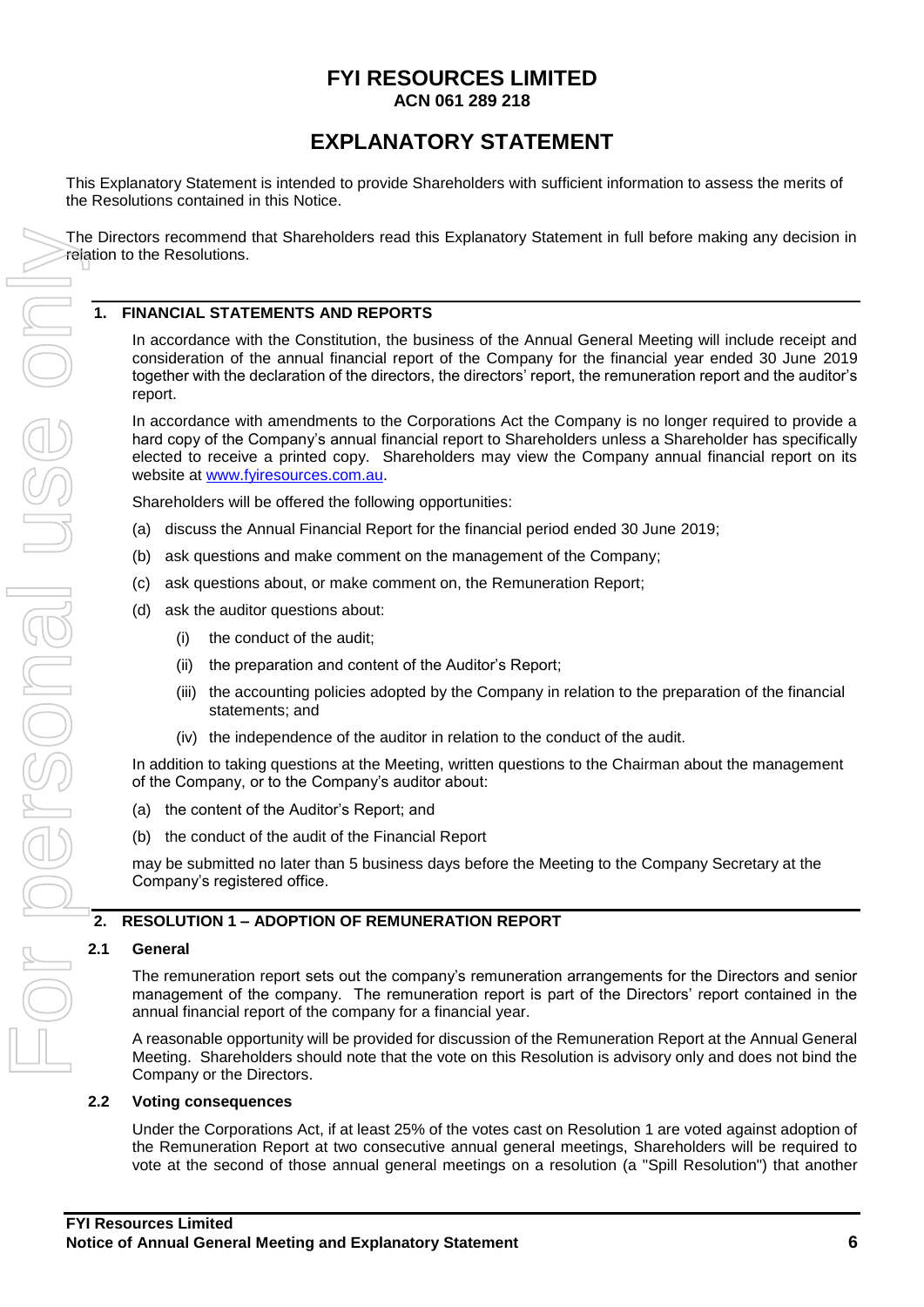general meeting be held within 90 days at which all of the Directors (other than the Managing Director) must go up for re-election.

#### **2.3 Previous voting results**

At the Company's previous annual general meeting the votes cast against the remuneration report considered at that annual general meeting were less than 25%. Accordingly, the Spill Resolution is not relevant for this Annual General Meeting.

#### **2.4 Proxy voting restrictions**

Pursuant to the Corporations Act, if you appoint a member of the Key Management Personnel (other than the Chair) or any Closely Related Party as your proxy to vote on this Resolution 1, *you must direct the proxy how they are to vote*. Where you do not direct such a person on how to vote on this Resolution 1, the proxy is prevented by the Corporations Act from exercising your vote and your vote will not be counted in relation to Resolution 1.

If you appoint the Chair as your proxy, and you do not direct the Chair on how to vote on this Resolution 1, then by signing and returning the proxy form you are giving express authorisation for the Chair to vote all undirected proxies **FOR Resolution 1** even though the resolution is connected directly or indirectly with the remuneration of a member of the Key Management Personnel.

#### **3. RESOLUTION 2 – RE-ELECTION OF DIRECTOR – EDMUND BABINGTON**

Pursuant to rule 7.3 of the Company's Constitution and ASX Listing Rule 14.4, Mr Babington, being a Director of the Company, retires by way of rotation and, being eligible, offers himself for re-election as a Director of the Company.

Mr Babington was appointed a director of the Company on 1 July 2014 and re-elected as a director on 28 November 2016.

Mr Babington is a Director of WA commercial law firm, Lyons Babington Lawyers, and is a member of the resources and energy law association, AMPLA Ltd and is a WA committee member of the Australian Institute of Business Brokers. He is experienced in franchising, mining and resources, and corporations law in particular relating to capital raisings, stock exchange requirements, corporate governance and compliance.

Mr Babington is Non-Executive Chairman of the Company. The Board considers that Mr Babington is an independent Director.

The Directors (apart from Mr Babington) recommend that Shareholders vote in favour of the re-election of Mr Babington.

#### **4. RESOLUTION 3 – RATIFICATION OF PRIOR PLACEMENT OF SHARES UNDER LISTING RULE 7.1A**

#### **4.1 Background**

On 28 June 2019, the Company issued 16,293,200 Shares at a price of 5 cents each and 8,146,600 free Attaching Options to raise \$814,660 (**Placement**). The funds raised were to be used for the continued development of the Company's high purity alumina strategy, including operation of a pilot plant, ongoing project development at the Cadoux kaolin project, completion of a definitive feasibility study and working capital. The issue of the Shares was made under to the Company's placement capacity pursuant to Listing Rule 7.1A and the Attaching Options were issued under the Company's placement capacity pursuant to Listing Rule 7.1.

#### **4.2 ASX Listing Rules**

Resolution 3 seeks the ratification pursuant to Listing Rule 7.4 for the issue of 16,293,200 Shares within the Company's placement capacity under Listing Rule 7.1A.

Listing Rule 7.1 broadly provides that a company must not, subject to specified exceptions, issue or agree to issue more equity securities during any 12 month period than that amount which represents 15% of the number of fully paid ordinary securities on issue at the commencement of that 12 month period.

Listing Rule 7.1A broadly provides that, subject to receipt of the approval of holders of ordinary securities by special resolution at a company's annual general meeting and to satisfaction of certain other conditions, the company may issue further equity securities up to an amount which represents 10% of the number of fully paid ordinary securities on issue 12 months before the date of issue.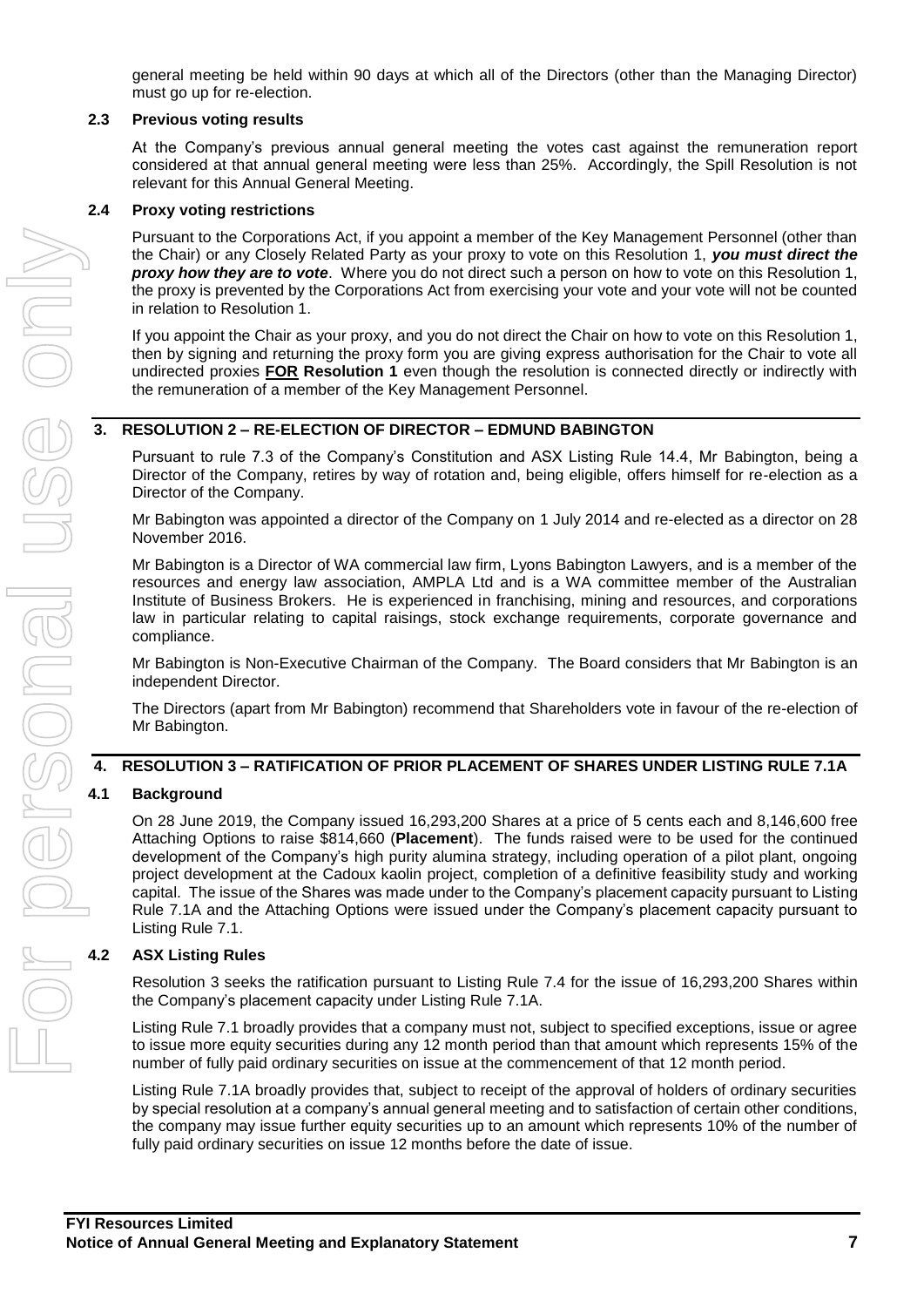Listing Rule 7.4 sets out an exception to these Listing Rules. Listing Rule 7.4 provides that where a company in general meeting ratifies a previous issue of securities made pursuant to Listing Rule 7.1A, and provided that the previous issue did not breach Listing Rule 7.1 or 7.1A, that issue will be deemed to have been made with shareholder approval for the purposes of Listing Rule 7.1.

By ratifying this issue, the Company will retain the flexibility to issue equity securities in the future up to the 15% annual placement capacity set out in Listing Rule 7.1 and its additional 10% placement capacity under Listing Rule 7.1A.

#### **4.3 Information required by Listing Rules**

Pursuant to and in accordance with Listing Rule 7.5, the following information is provided in relation to Resolution 3:

- (a) 16,293,200 Shares were issued;
- (b) the Shares were issued at a price of 5 cents per Share pursuant to the Company's placement capacity under Listing Rule 7.1A;
- (c) The Shares were all fully paid ordinary shares in the capital of the Company issued on the same terms and conditions as the Company's existing Shares;
- (d) the Shares were issued to professional and sophisticated investor clients of Fosters Stockbroking and are not related parties of the Company;
- (e) the use of the funds raised are set out section 4.1 above; and
- (f) a voting exclusion statement is included in the Notice.

#### **5. RESOLUTION 4 – RATIFICATION OF PRIOR PLACEMENT OF ATTACHING OPTIONS UNDER LISTING RULE 7.1**

#### **5.1 General and Listing Rules**

As set out in section 4.1 above, the Company issued 8,146,600 free Attaching Options in the Placement in June 2019. All of the Attaching Options were issued under the Company's placement capacity pursuant to Listing Rule 7.1.

Resolution 4 seeks the ratification pursuant to Listing Rule 7.4 for the issue of the 8,146,600 Attaching Options within the Company's placement capacity under Listing Rule 7.1.

ASX Listing Rule 7.1 broadly provides that a company must not, subject to specified exceptions, issue or agree to issue more equity securities during any 12 month period than the amount which represents 15% of the number of fully paid ordinary securities on issue at the commencement of that 12 month period.

ASX Listing Rule 7.4 sets out an exception to ASX Listing Rule 7.1. ASX Listing Rule 7.4 provides that where a company in general meeting ratifies a previous issue of securities made pursuant to ASX Listing Rule 7.1, and provided that the previous issue did not breach ASX Listing Rule 7.1, that issue will be deemed to have been made with shareholder approval for the purposes of ASX Listing Rule 7.1.

By ratifying the prior issue of 8,146,600 Attaching Options made on 28 June 2019, those Attaching Options will not count towards the Company's utilisation of the 15% annual placement capacity set out in ASX Listing Rule 7.1.

Pursuant to and in accordance with ASX Listing Rule 7.5, the following information is provided in relation to Resolution 4:

- a) 8,146,600 Attaching Options were issued for nil consideration as free attaching options in the Placement, under the Company's placement capacity pursuant to Listing Rule 7.1;
- b) the terms of the Attaching Options are set out in Schedule 1;
- c) the Attaching Options were issued to professional and sophisticated investor clients of Fosters Stockbroking and are not related parties of the Company;
- d) no funds were raised form the issue of the Attaching Options;
- e) a voting exclusion statement is included in the Notice.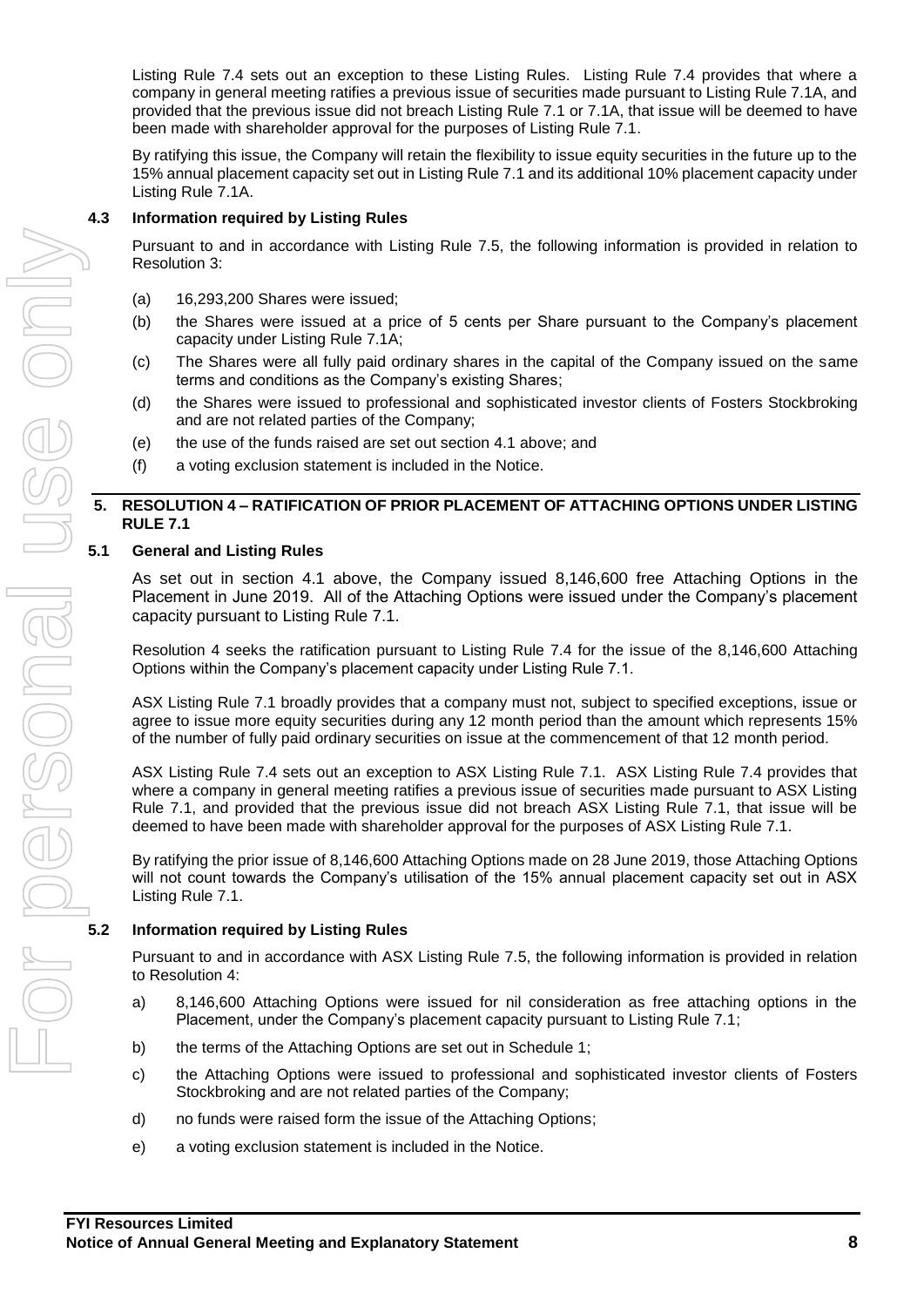#### **6. RESOLUTION 5 – APPROVAL OF ADDITIONAL PLACEMENT CAPACITY**

#### **6.1 General**

ASX Listing Rule 7.1 permits entities to issue 15% of its issued capital without shareholder approval in a 12 month period, subject to a number of exceptions.

ASX Listing Rule 7.1A permits eligible entities, which have obtained shareholder approval by special resolution, to issue Equity Securities up to an additional 10% of its issued capital by placements over a 12 month period after the annual general meeting ("Additional Placement Capacity").

The Company seeks Shareholder approval under this Resolution to be able to issue Equity Securities under the Additional Placement Capacity. The exact number of Equity Securities to be issued is not fixed and will be determined in accordance the formula prescribed in ASX Listing Rule 7.1A.2 (set out below).

#### **6.2 Requirements of ASX Listing Rule 7.1A**

#### (a) **Eligible entities**

An eligible entity for the purposes of ASX Listing Rule 7.1A is an entity that is not included in the S&P/ASX 300 Index and has a market capitalisation of \$300 million or less. The Company is an Eligible Entity as it is not included in the S&P/ASX 300 Index.

#### (b) **Shareholder approval**

Shareholders must approve the Additional Placement Capacity by special resolution at the annual general meeting. A resolution under ASX Listing Rule 7.1A cannot be put at any other shareholder meeting.

#### (c) **Equity Securities**

Equity Securities issued under the Additional Placement Capacity must be in the same class as an existing class of Equity Securities of the Company that are quoted on ASX.

As at the date of this Notice, the Company has only one class of Equity Securities quoted on ASX being fully paid ordinary Shares. The Company also has unquoted options on issue.

#### (d) **Formula for calculating number of Equity Securities that may be issued under the Additional Placement Capacity**

(A x D) - E

If this Resolution is passed, the Company may issue or agree to issue, during the 12 month period after this Meeting, the number of Equity Securities calculated in accordance with the following formula:

| A | The number of shares on issue 12 months before the date of issue or agreement:                                                                                                                                                                              |  |  |  |  |  |  |
|---|-------------------------------------------------------------------------------------------------------------------------------------------------------------------------------------------------------------------------------------------------------------|--|--|--|--|--|--|
|   | plus the number of fully paid shares issued in the 12 months under an<br>exception in ASX Listing Rule 7.2;                                                                                                                                                 |  |  |  |  |  |  |
|   | plus the number of partly paid shares that became fully paid in the 12 months;<br>$\bullet$                                                                                                                                                                 |  |  |  |  |  |  |
|   | plus the number of fully paid shares issued in the 12 months with the approval<br>$\bullet$<br>of shareholders under ASX Listing Rules 7.1 or 7.4;                                                                                                          |  |  |  |  |  |  |
|   | less the number of fully paid shares cancelled in the 12 months.<br>$\bullet$                                                                                                                                                                               |  |  |  |  |  |  |
| D | 10%                                                                                                                                                                                                                                                         |  |  |  |  |  |  |
| Е | The number of Equity Securities issued or agreed to be issued under ASX Listing Rule<br>7.1A.2 in the 12 months before the date of issue or agreement to issue that are not<br>issued with the approval of shareholders under ASX Listing Rules 7.1 or 7.4. |  |  |  |  |  |  |

#### (e) **Interaction between ASX Listing Rules 7.1 and 7.1A**

The Additional Placement Capacity under ASX Listing Rule 7.1A is in addition to the Company's 15% placement capacity under ASX Listing Rule 7.1.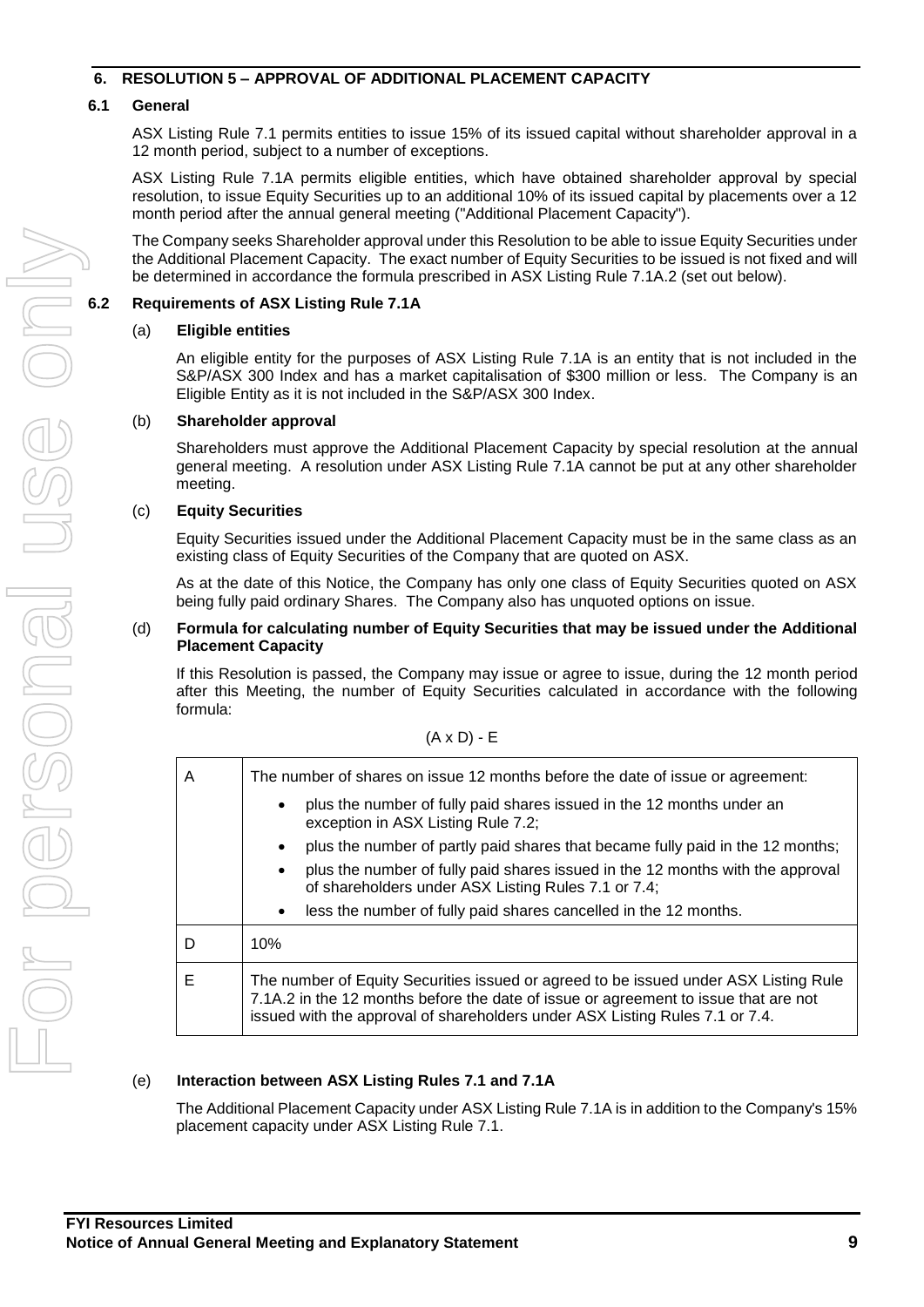The actual number of Equity Securities that the Company will be permitted to issue under ASX Listing Rule 7.1A will be calculated at the date of issue or agreement to issue the Equity Securities in accordance with the formula prescribed in ASX Listing Rule 7.1A.2 (as set out above).

The effect of this Resolution will be to allow the Company to issue securities under ASX Listing Rule 7.1A without using the Company's placement capacity under ASX Listing Rule 7.1.

#### **6.3 Information for Shareholders as required by ASX Listing Rule 7.3A**

#### (a) **Minimum price**

The issue price of the new Equity Securities will be no lower than 75% of the volume weighted average price (VWAP) for securities in the relevant quoted class calculated over the 15 trading days on which trades in that class were recorded immediately before:

- the date on which the price of the Equity Securities are to be issued is agreed; or
- if the Equity Securities are not issued within 5 trading days of the date above, the date on which the Equity Securities are issued.

#### (b) **Risk of economic and voting dilution**

If this Resolution is passed and the Company issues securities under the Additional Placement Facility, existing Shareholders' voting power in the Company will be diluted.

There is the risk that:

- the market price for the Company's existing Equity Securities may be significantly lower on the date of issue of the new Equity Securities than on the date of the Meeting; and
- the new Equity Securities may be issued at a price that is at a discount to the market price of the Company's existing Equity Securities on the issue date or the new Equity Securities may be issued as part of the consideration for the acquisition of a new asset,

which may have an effect on the amount of funds raised by the issue of the new Equity Securities.

The table below shows the dilution of existing Shareholders on the basis of the current market price of Shares and the current number of ordinary securities for variable "A" calculated in accordance with the formula in ASX Listing Rule 7.1A.2 as at the date of this Notice.

The table also shows:

- two examples where variable "A" has increased by 50% and 100%. Variable "A" is based on the number of ordinary securities the Company has on issue. The number of ordinary securities may increase as a result of issues of ordinary securities that do not require Shareholder approval (for example a pro rata entitlement issue) or future placements under ASX Listing Rule 7.1 that are approved by Shareholders in the future;
- two examples of where the issue price of ordinary securities has decreased by 50% and increased by 100% as against the current market price.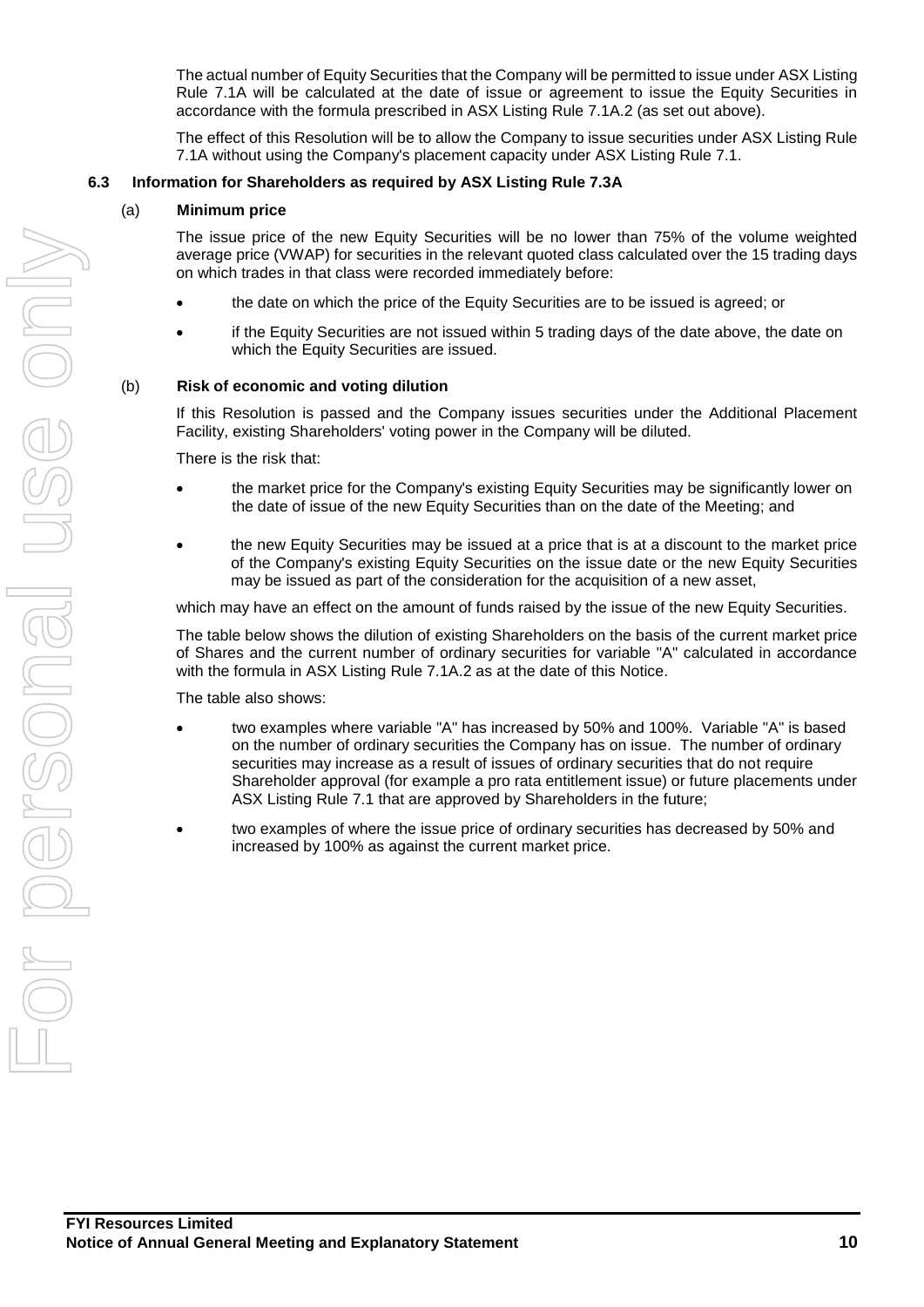|                           |                 | <b>Dilution</b>             |                    |                    |
|---------------------------|-----------------|-----------------------------|--------------------|--------------------|
|                           |                 | 3.4 cents                   | 6.8 cents          | 13.6 cents         |
| Variable 'A' in ASX       |                 |                             |                    |                    |
| Listing Rule 7.1A.2       |                 | 50% decrease in             | <b>Issue Price</b> | 100% increase in   |
|                           |                 | <b>Issue Price</b>          |                    | <b>Issue Price</b> |
| <b>Current Variable A</b> | 10%             | 21,277,265                  | 21,277,265         | 21,277,265         |
|                           | Voting          | <b>Shares</b>               | <b>Shares</b>      | <b>Shares</b>      |
| 212,772,654 Shares        | <b>Dilution</b> |                             |                    |                    |
|                           | <b>Funds</b>    | \$723,427                   | \$1,446,854        | \$2,893,708        |
|                           | raised          |                             |                    |                    |
| 50% increase in           | 10%             | 31,915,898                  | 31,915,898         | 31,915,898         |
| <b>current Variable A</b> | <b>Voting</b>   | <b>Shares</b>               | <b>Shares</b>      | <b>Shares</b>      |
|                           | <b>Dilution</b> |                             |                    |                    |
| 319,158,981 Shares        | <b>Funds</b>    | \$1,085,141                 | \$2,170,281        | \$4,340,562        |
|                           | raised          |                             |                    |                    |
| 100% increase in          | 10%             |                             |                    |                    |
| current Variable A        | Voting          | 42,554,531<br><b>Shares</b> | 42,554,531         | 42,554,531         |
|                           | <b>Dilution</b> |                             | <b>Shares</b>      | <b>Shares</b>      |
| 425,545,308 Shares        | <b>Funds</b>    |                             |                    |                    |
|                           | raised          | \$1,446,854                 | \$2,893,708        | \$5,787,416        |
|                           |                 |                             |                    |                    |

This table has been prepared on the following assumptions:

- The Company issues the maximum number of Equity Securities available under the Additional Placement Capacity.
- No options are exercised into Shares before the date of issue of the Equity Securities.
- The 10% voting dilution reflects the aggregate percentage dilution against the issued share capital at the time of issue. This is why the voting dilution is shown in each example as 10%.
- The table does not show an example of dilution that may be caused to a particular Shareholder by reason of placements under the Additional Placement Capacity, based on that Shareholder's holding at the date of the Meeting.
- The table shows only the effect of issues of Equity Securities under ASX Listing Rule 7.1A, not under the 15% placement capacity under ASX Listing Rule 7.1.
- The issue of Equity Securities under the Additional Placement Capacity consists only of Shares. If the issue of Equity Securities includes quoted Options, it is assumed that those Options are exercised into Shares for the purpose of calculating the voting dilution effect on existing Shareholders.
- The issue price is 6.8 cents, being the closing price of the Shares on ASX on 15 October 2019.
- The total number of Shares on issue at the date of the Notice is 212,772,654.

The Company's ability to issue securities under ASX Listing Rule 7.1A is in addition to its ability to issue securities under ASX Listing Rule 7.1.

#### (c) **Placement Period**

Shareholder approval of the Additional Placement Capacity under ASX Listing Rule 7.1A is valid from 29 November 2019 (the date of this Meeting) and expires on the earlier of:

- 29 November 2020, which is 12 months after this Meeting; or
- the date that Shareholders approve a transaction under ASX Listing Rule 11.1.2 (significant change to nature or scale of activities) or ASX Listing Rule 11.2 (disposal of the main undertaking, (the "**Placement Period**").

The Company will only issue and allot new securities during the Placement Period. The approval will cease to be valid in the event that shareholders approve a transaction under ASX Listing Rules 11.1.2 or 11.2.

#### (d) **Purposes for which the new Equity Securities may be issued**

The Company may seek to issue new Equity Securities for the following purposes: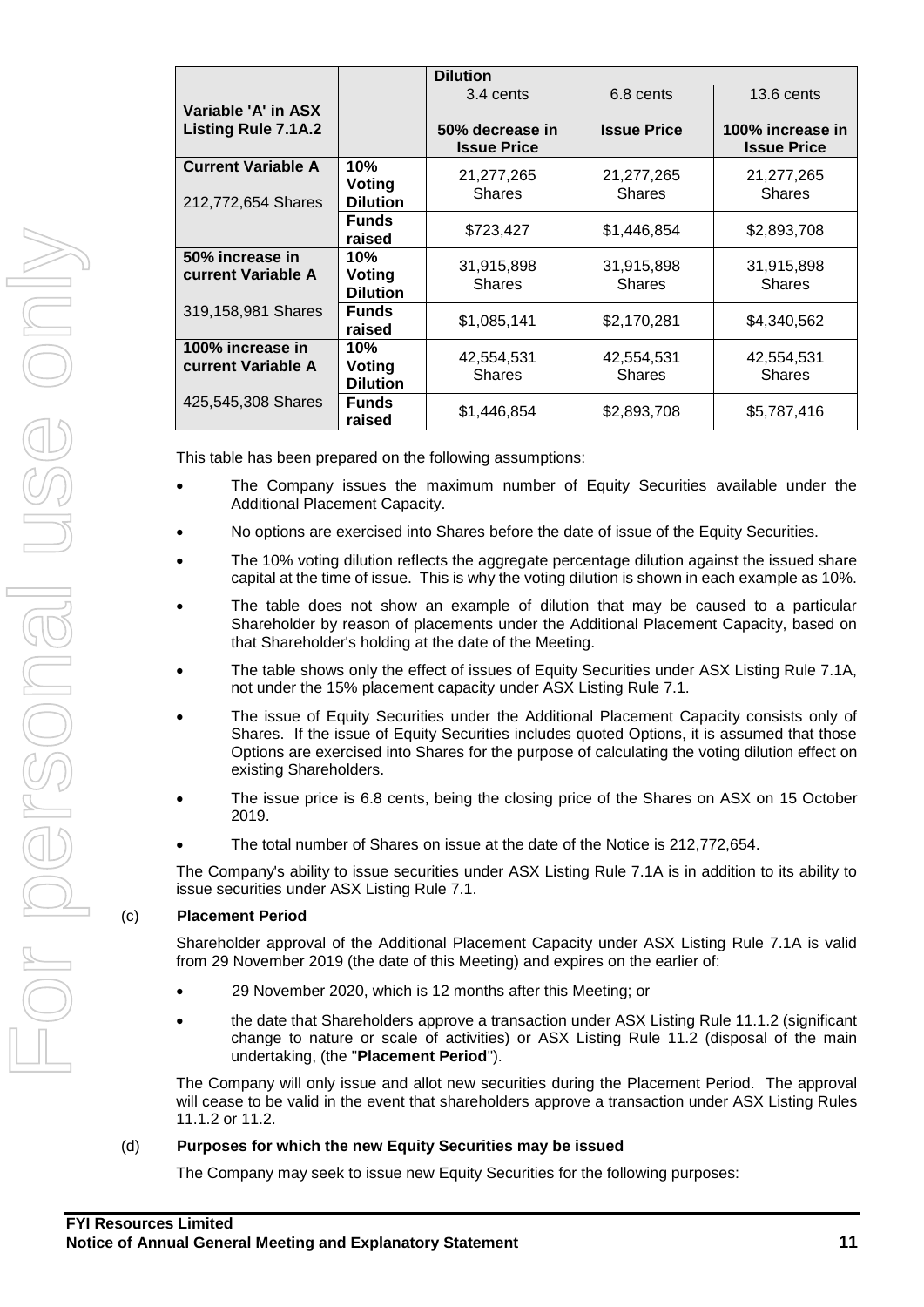- cash consideration to raise funds for the acquisition of new assets or investments (including the expenses associated such acquisition), continued expenditure on the Company's then current exploration assets and for general working capital; or
- non-cash consideration for acquisition of new mineral exploration and/or mining assets and investments or for the payment of goods or services provided to the Company. In such circumstances the Company will provide a valuation of the non-cash consideration as required by ASX Listing Rule 7.1A.3.

#### (e) **Allocation policy**

The Company's allocation policy for the issue of new Equity Securities under the Additional Placement Capacity will depend on the market conditions existing at the time of the proposed issue. The recipients will be determined at the relevant time having regard to factors such as:

- the methods of raising funds that are available to the Company, including but not limited to, rights issues or other issues in which existing security holders can participate;
- the effect of the issue of new securities on the control of the Company;
- the financial situation and solvency of the Company;
- advice from corporate, financial and broking advisers (as relevant).

As at the date of this Notice the recipients are not known but may include existing substantial Shareholders and/or new Shareholders. No recipient under the Additional Placement Capacity will be a related party or associate of a related party. Existing Shareholders may or may not be entitled to subscribe for any Equity Securities issued under the Additional Placement Capacity and it is possible that their shareholding will be diluted.

If the Additional Placement Capacity is used to acquire new assets or investments then it is likely that the recipients will be the vendors of the new assets.

The Company will comply with the disclosure obligations under ASX Listing Rules 7.1A(4) and 3.10.5A on the issue of any new securities.

#### (f) **Details of Equity Securities issued in the 12 months preceding the date of Meeting**

The Company has previously received Shareholder approval for the Additional Placement Capacity. Pursuant to Listing Rule 7.3A.6 the following information is provided to Shareholders:

- The total number of Equity Securities issued in the 12 months before this Meeting (that is, since 29 November 2018) is 36,689,800 (being 26,293,200 Shares and 10,396,600 Options). The total number of Equity Securities on issue as at 29 November 2018 was 195,902,069 (being 186,479,454 Shares and 9,422,615 Options). The total number of Equity Securities issued in the 12 months since 29 November 2018 is 18.7% of the total number of Equity Securities on issue at 29 November 2018.
- The details of Equity Securities issued during the 12 months preceding the date of the Meeting are:

| Date of issue:                                                         | 10 December 2018                                                                                                                            |
|------------------------------------------------------------------------|---------------------------------------------------------------------------------------------------------------------------------------------|
| Number of Equity<br>Securities:                                        | 2,250,000                                                                                                                                   |
| <b>Class of Equity Security</b><br>and summary of terms:               | Unlisted Options exercisable at 10.6 cents each expiring 26 November 2020. The<br>Options vested immediately from the date of issue.        |
| Name of recipients or<br>basis on which recipients<br>were determined: | Options were issue to Directors or their nominees with the approval of<br>Shareholders at the annual general meeting held 27 November 2018. |
| Price:                                                                 | The Options were issued for nil consideration.                                                                                              |
| Discount to market price:                                              | Not applicable                                                                                                                              |
| Total cash consideration<br>received:                                  | Nil                                                                                                                                         |
| Value of non-cash<br>consideration:                                    | Using the Black-Scholes method the Company has valued the Options as at 15<br>October 2019 at 2.5 cents each for a total value of \$56,250. |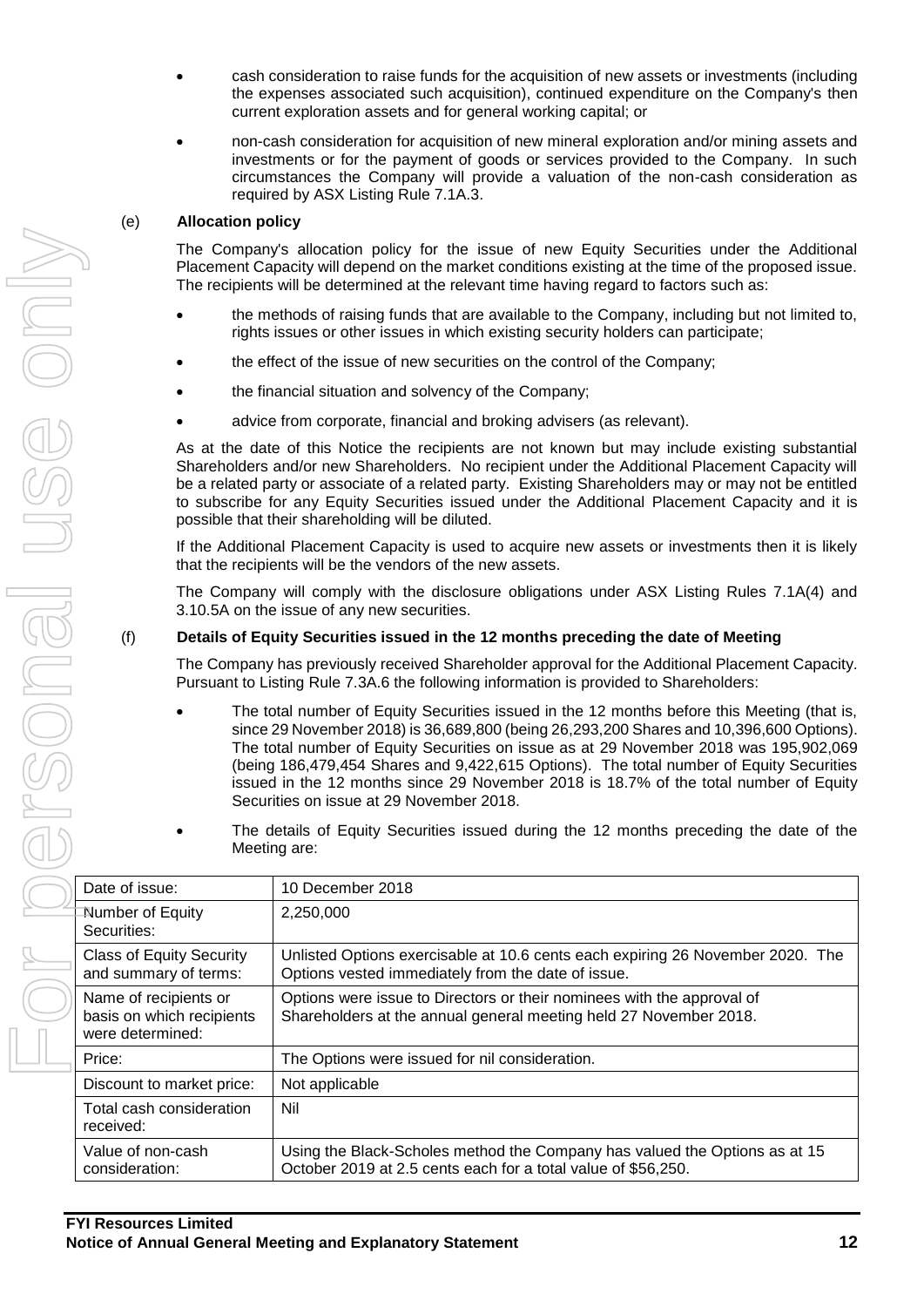| Date of issue:                                                         | 12 February 2019                                                                                                                                                                                                                                                                                                                                                                               |
|------------------------------------------------------------------------|------------------------------------------------------------------------------------------------------------------------------------------------------------------------------------------------------------------------------------------------------------------------------------------------------------------------------------------------------------------------------------------------|
| Number of Equity<br>Securities:                                        | 10,000,000                                                                                                                                                                                                                                                                                                                                                                                     |
| <b>Class of Equity Security</b><br>and summary of terms:               | Fully paid ordinary shares                                                                                                                                                                                                                                                                                                                                                                     |
| Name of recipients or<br>basis on which recipients<br>were determined: | Vendors of Kokardine Kaolin Pty Ltd who are not related parties of the Company                                                                                                                                                                                                                                                                                                                 |
| Price:                                                                 | The Shares were issued at a deemed price of 8.1 cents each.                                                                                                                                                                                                                                                                                                                                    |
| Discount to market price:                                              | The deemed price of the Shares was a 2 cent premium to the market price on the<br>date of issue.                                                                                                                                                                                                                                                                                               |
| Non-cash consideration                                                 | The Shares were issued as tranche 3 consideration for the acquisition of Kokardine<br>Kaolin Pty Ltd.                                                                                                                                                                                                                                                                                          |
| Value of the non-cash<br>consideration:                                | \$680,000 at 15 October 2019 based on a Share price of 6.8 cents.                                                                                                                                                                                                                                                                                                                              |
| Date of issue:                                                         | 28 June 2019                                                                                                                                                                                                                                                                                                                                                                                   |
| Number of Equity<br>Securities:                                        | 16,293,200 Shares<br>8,146,600 Attaching Options                                                                                                                                                                                                                                                                                                                                               |
| <b>Class of Equity Security</b><br>and summary of terms:               | Shares - fully paid ordinary shares<br>Attaching Options - Unlisted options exercisable at 10 cents each expiring 31 July<br>2021. The Options vested immediately from the date of issue.                                                                                                                                                                                                      |
| Name of recipients or<br>basis on which recipients<br>were determined: | Sophisticated and professional investor clients of Foster Stockbroking. None of<br>the recipients are related parties of the Company.                                                                                                                                                                                                                                                          |
| Price:                                                                 | 5 cents per Share with 1 free Attaching Option for every 2 Shares issued.                                                                                                                                                                                                                                                                                                                      |
| Discount to market price:                                              | The Shares were issued at a discount of 0.2 cents to the closing market price of<br>5.2 cents.                                                                                                                                                                                                                                                                                                 |
| Total cash consideration<br>received:                                  | \$814,660                                                                                                                                                                                                                                                                                                                                                                                      |
| Amount of cash<br>consideration spent:                                 | \$814,660                                                                                                                                                                                                                                                                                                                                                                                      |
| Cash spent on:                                                         | The funds were used for the continued development of the Company's high purity<br>alumina strategy, including operation of a pilot plant, ongoing project development<br>at the Cadoux kaolin project, completion of a definitive feasibility study and<br>working capital.                                                                                                                    |
| Value of non-cash<br>consideration                                     | Using the Black-Scholes method the Company has valued the Options as at 15<br>October 2019 as 3.4 cents each for a total value of \$276,984.                                                                                                                                                                                                                                                   |
| (g)<br><b>Voting exclusion</b>                                         |                                                                                                                                                                                                                                                                                                                                                                                                |
|                                                                        | At the date of this Notice, the Company has not approached any particular existing Shareholder or<br>security holder or an identifiable class of existing security holder to participate in a proposed issue of<br>Equity Securities under the proposed Additional Placement Capacity. No existing Shareholder's<br>votes will therefore be excluded under the voting exclusion in the Notice. |
|                                                                        | 7. RESOLUTION 6 - ADOPTION OF NEW CONSTITUTION                                                                                                                                                                                                                                                                                                                                                 |
| 7.1 Background                                                         |                                                                                                                                                                                                                                                                                                                                                                                                |
|                                                                        | This Desolution is a special resolution proposing to replace the Evisting Constitution                                                                                                                                                                                                                                                                                                         |

#### **7.1 Background**

This Resolution is a special resolution proposing to replace the Existing Constitution in its entirety.

Section 136 of the Corporations Act allows a company to adopt a new constitution by a special resolution passed at a general meeting of the company. A special resolution must be passed by at least 75% of the votes cast by Shareholders who are entitled to vote on the Resolution.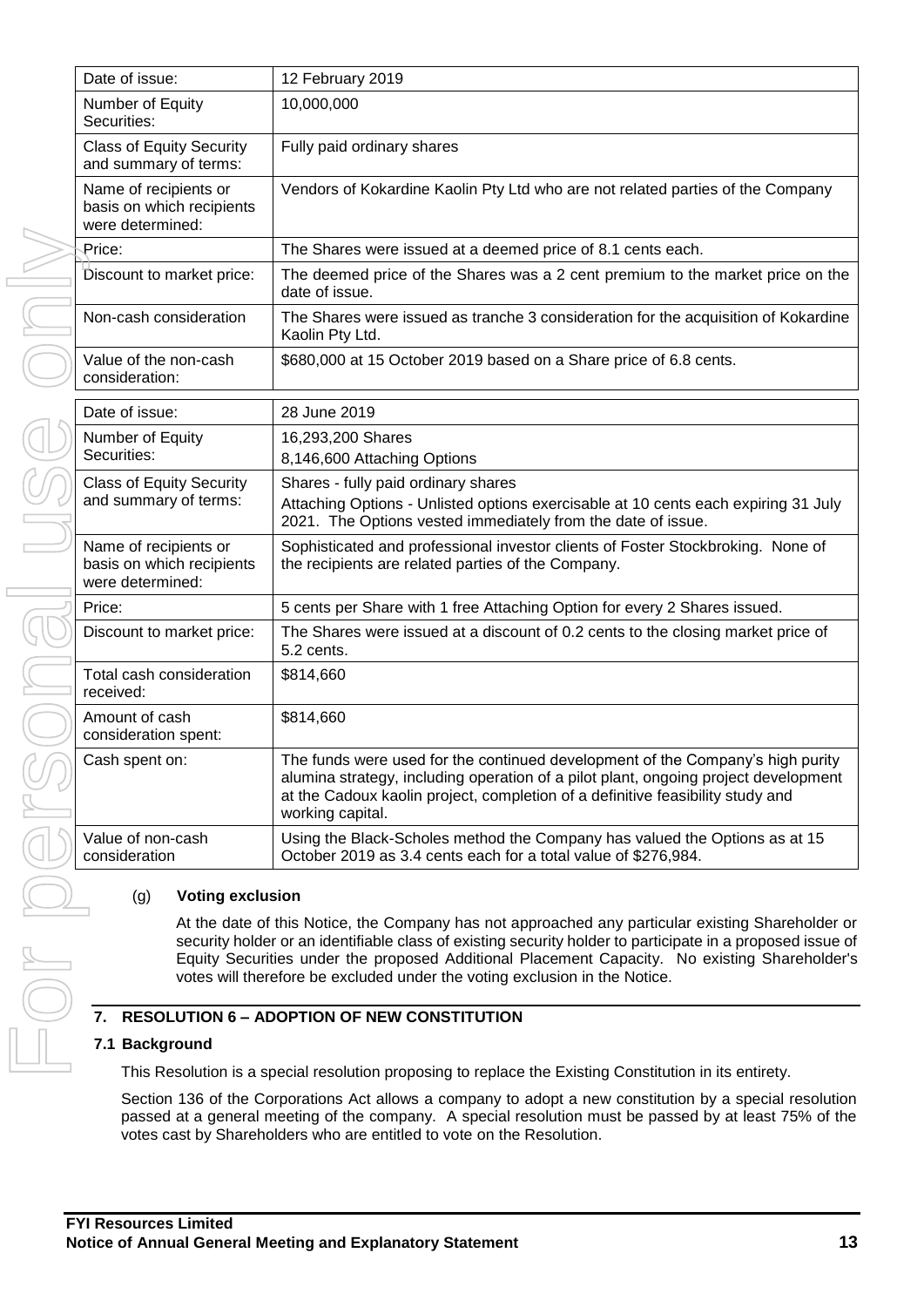#### **7.2 Reasons for the Resolution**

The Existing Constitution was adopted by the Company in November 2011.

Since this time there have been a number of amendments to the Corporations Act, the Listing Rules and other applicable laws and rules which impact on the Company and for which provision has not adequately been made in the Existing Constitution. Additionally, the ASX is amending Listing Rule 15.12 (restricted securities) from 1 December 2019. The New Constitution includes the terms of the proposed new Listing Rule 15.12. Thereby, the Company intends to seek to adopt the New Constitution to both update for best practice reasons (best practice) and to include the terms of the proposed new Listing Rule 15.12 (ASX modified escrow regime). Each of these reasons are expanded upon below.

#### *Best Practice*

The Company has conducted a review of the Existing Constitution with a view to making it consistent with current law and best market practice. The changes to be introduced affects numerous provisions in the Existing Constitution and therefore it is proposed that the New Constitution be adopted rather than amending the Existing Constitution.

The New Constitution reflects a public company constitution and is drafted in a modern, clear style. It is further appropriate for a company listed on ASX.

The New Constitution updates the definitions used to reflect the current terminology and where possible relies upon terms defined in the Corporations Act, the Listing Rules and ASX Settlement Operating Rules.

The New Constitution further includes provisions on proportional takeover bids. Separate information on the proportional takeover provisions and approval in this regard is set out below.

It is not practicable to list all of the changes to the Existing Constitution in this Explanatory Statement and Shareholders are invited to contact the Company if they have any queries or concerns. For this purpose, a copy of the New Constitution is available for review by Shareholders at the office of the Company. A copy will be available for inspection at the Meeting. Adoption of the New Constitution will provide consistency between the Company's constitution and the Listing Rules and the Corporations Act.

#### *ASX modified escrow regime*

In accordance with ASX's Public Consultation Paper of 28 November 2018 titled "*Simplifying, clarifying and enhancing the integrity and efficiency of the ASX Listing Rules*", the ASX proposed a number of changes to the Listing Rules.

One efficiency measure the ASX proposed was to amend the Listing Rules to give effect to a modified escrow regime to make aspects of the listing process and ongoing compliance with the Listing Rules more efficient.

ASX's modified escrow regime is to come into effect from 1 December 2019. A two-tiered escrow regime is to be introduced.

The first tier of escrow will involve ASX requiring certain more significant holders of restricted securities and their controllers to execute a formal escrow agreement in the form of an ASX compliant restriction agreement (Appendix 9A). The expectation is a restriction agreement requirement will be imposed on related parties, promoters, substantial holders, service providers and their associates.

However, for less significant holders, a second tier will apply where ASX will instead allow listed entities to rely on a provision in their constitution imposing appropriate escrow restrictions on the holder of restricted securities and to provide a notice to the holder of restricted securities in the form of a new Appendix 9C advising them of those restrictions. Securities in a class of quoted securities will be made the subject of a holding lock for the duration of the escrow period.

This two-tier escrow regime is to replace the current requirement where all holders of restricted securities must enter into a formal escrow agreement.

In order to provide a constitutional underpinning for ASX's modified escrow regime, the ASX is amending Listing Rule 15.12 (restricted securities) from 1 December 2019.

The new Listing Rule 15.12 requires the constitution of listed entities to reflect the modified escrow regime. This includes the constitution expressly providing for securities to be the subject of a holding lock where they are in a class of quoted securities and further providing that the holder of restricted securities will not be entitled to participate in any return of capital during the escrow period.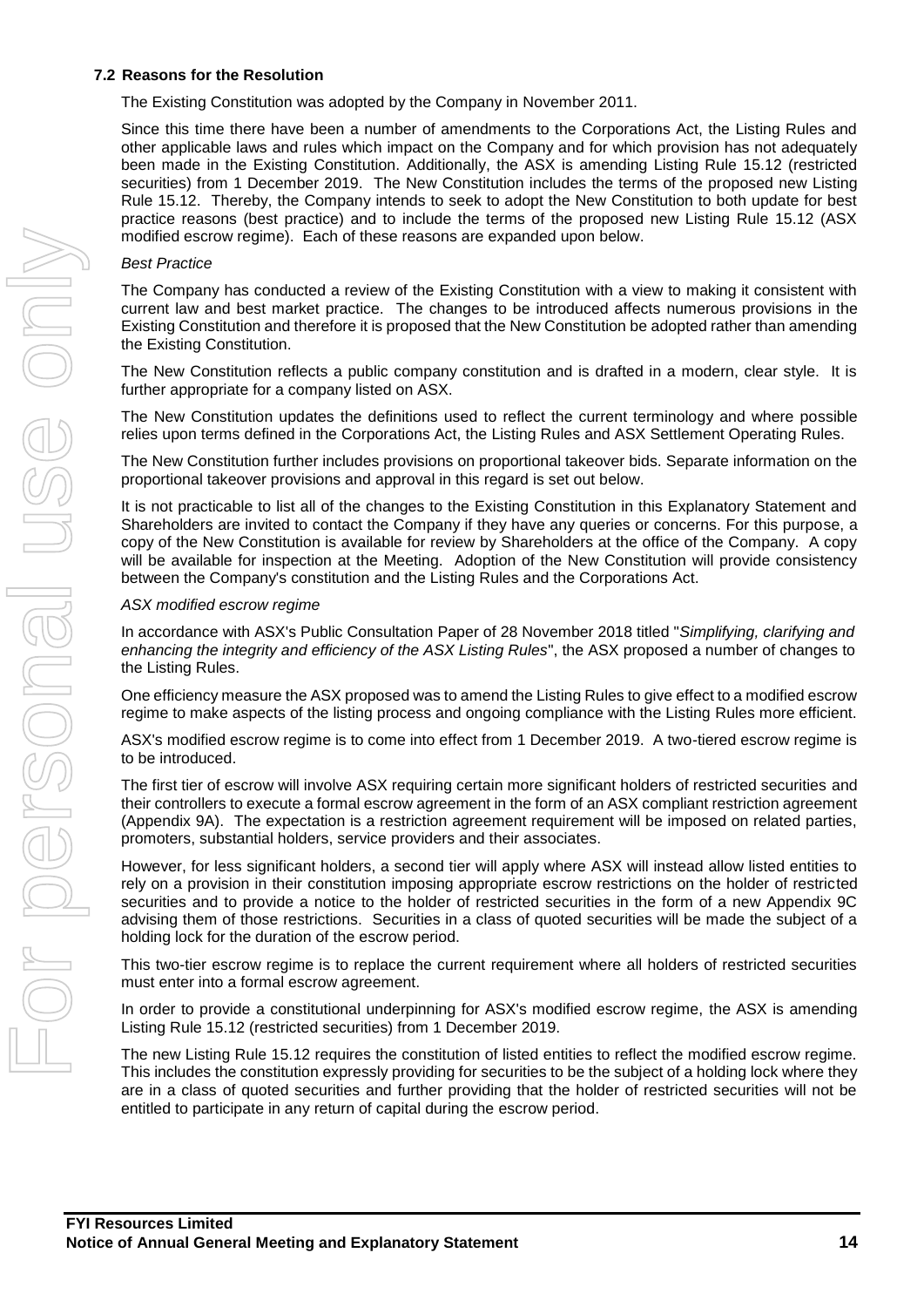Rule 2.11 of the New Constitution reflects the new Listing Rule 15.12 and is in the following terms:

- "*2.11 Restricted Securities*
- *(a) The Company must comply with the Listing Rules in respect of Restricted Securities.*
- *(b) Notwithstanding the generality of Rule 2.11(a):*
	- *(i) a holder of Restricted Securities must not dispose of, or agree or offer to dispose of, the securities during the escrow period applicable to those securities except as permitted by the Listing Rules or ASX;*
	- *(ii) if the securities are in the same class as quoted securities, the holder will be taken to have agreed in writing that the Restricted Securities are to be kept on the Company's issuer sponsored subregister and are to have a Holding Lock applied for the duration of the escrow period applicable to those securities;*
	- *(iii) the Company will refuse to acknowledge any disposal (including, without limitation, to register any transfer) of Restricted Securities during the escrow period applicable to those securities except as permitted by the Listing Rules or ASX;*
	- *(iv) a holder of Restricted Securities will not be entitled to participate in any return of capital on those securities during the escrow period applicable to those securities except as permitted by the Listing Rules or ASX; and*
	- *(v) if a holder of Restricted Securities breaches a restriction deed or a provision of this Constitution restricting a disposal of those securities, the holder will not be entitled to any dividend or distribution, or to exercise any voting rights, in respect of those securities for so long as the breach continues.*"

The new proposed rule provides the constitutional underpinning for ASX's modified escrow regime.

The changes to Listing Rule 15.12 (which are reflected in the above new rule) are proposed to take effect from 1 December 2019 and will apply to restricted securities after that date. Any restricted securities issued before 1 December 2019 must continue to comply with the provisions of Listing Rule 15.12 in force immediately prior to this date.

#### **7.3 Adoption of proportional takeover provisions**

A proportional takeover bid is where the bidder offers to buy a proportion only of each shareholder's shares in the Company. This means that control of the Company may pass without members having the chance to sell all their shares to the bidder.

The law regarding takeovers allows companies to amend their constitutions to prohibit the registration of a transfer of shares resulting from an offer made under a proportional takeover bid, unless shareholders in a general meeting approve the bid.

The New Constitution (as with the Existing Constitution) contains proportional takeover provisions.

Section 648G of the Corporations Act requires certain information to be included in the notice of meeting where the approval of members is sought to adopt proportional takeover provisions. The Company is seeking member approval to adopt proportional takeover provisions for the statutory period of 3 years after the date of approval. Information in relation to this approval is set out below.

#### *Effect of the proposed provisions*

The effect of the proposed provisions is that where offers have been made under an off market bid in respect of shares included in a class of shares in the Company, the registration of a transfer giving effect to a contract resulting from the acceptance of an offer made under the off market bid is prohibited unless and until a resolution to approve an off market bid is passed by Shareholders.

If a proportional takeover bid is made, the Directors must ensure that Shareholders vote on a resolution to approve the bid more than 14 days before the bid period closes.

The vote is decided on a simple majority. Each person who, as at the end of the day on which the first offer under the bid was made, held bid class securities is entitled to vote, but the bidder and its associates are not allowed to vote. If the resolution is not passed, transfers which would have resulted from the acceptance of a bid will not be registered and the bid will be taken to have been withdrawn. If the bid is approved (or taken to have been approved), the transfers must be registered if they comply with the Corporations Act and the Company's New Constitution.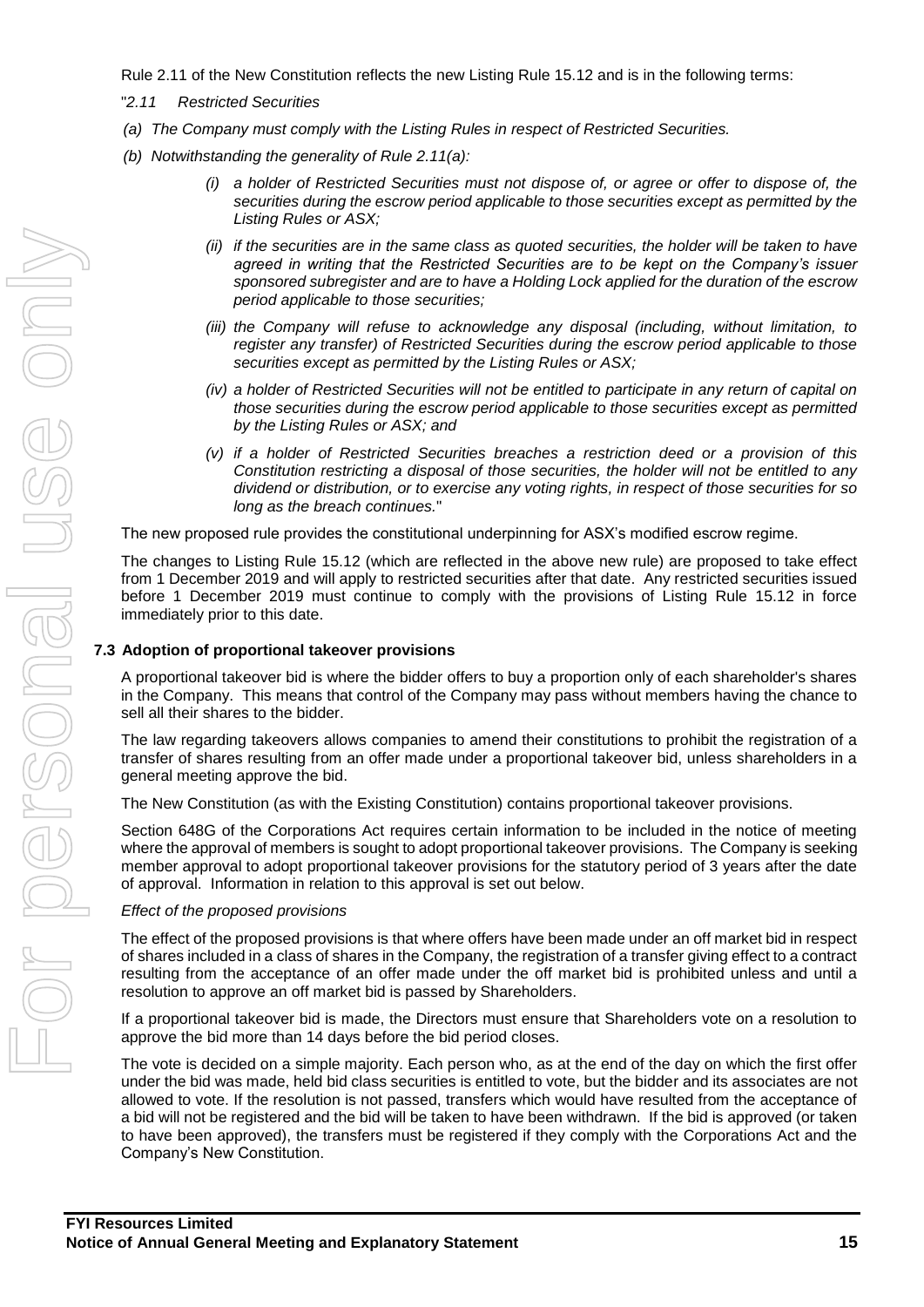The proportional takeover approval provisions do not apply to full takeover bids and only apply for 3 years after the date of approval (for this Resolution, being 3 years from the date of this Meeting). The provisions may be renewed, but only by further Shareholder resolution.

#### *Reasons for proportional takeover provisions*

The Directors consider that proportional takeover approval provisions should be included in the New Constitution. Without the inclusion of such a provision, a proportional takeover bid for the Company may enable effective control of the Company to be acquired without Shareholders having the opportunity to dispose of all of their Shares to the bidder. Accordingly, Shareholders could be at risk of passing control to the bidder without payment of an adequate control premium for all their Shares whilst leaving themselves as part of a minority interest in the Company.

The proposed provisions deal with this possibility by providing that if a proportional takeover bid is made for Shares in the Company, Shareholders must vote on whether or not a proportional takeover bid should be permitted to proceed.

The benefit of the provision is that Shareholders are able to decide collectively whether the proportional offer is acceptable in principle and it may ensure that any partial offer is appropriately priced.

#### *No knowledge* of *any acquisition proposals*

As at the date on this Notice the Directors are not aware of any proposal by a person to acquire, or to increase the extent of, a substantial interest in the Company.

*Potential* advantages *and disadvantages*

The Directors consider that the proportional takeover provisions have no potential advantages or disadvantages for them and that they remain free to make a recommendation on whether an offer under a proportional takeover bid should be accepted.

The potential advantages for Shareholders include the following:

- (a) Shareholders have the right to decide by majority vote whether an offer under a proportional takeover bid should proceed;
- (b) they may assist Shareholders from being locked in as a minority;
- (c) they increase the bargaining power of Shareholders and may assist in ensuring that any proportional takeover bid is adequately priced; and
- (d) each individual Shareholder may better assess the likely outcome of the proportional takeover bid by knowing the view of the majority of Shareholders and assist in deciding whether to accept or reject an offer under the takeover bid.

The potential disadvantages for Shareholders including the following:

- (a) proportional takeover bids for Shares in the Company may be discouraged;
- (b) Shareholders may lose an opportunity to sell some of their Shares at a premium; and
- (c) the likelihood of a proportional takeover bid succeeding may be reduced.

The Board of Directors considers that the potential advantages for Shareholders of adopting the proportional takeover approval provisions outweigh the potential disadvantages of not adopting the provisions.

#### **7.4 Board recommendation**

The Directors consider that the proposed proportional takeover provisions are in the interests of Shareholders and unanimously recommend that Shareholders vote in favour of this Resolution.

#### **8. ENQUIRIES**

Shareholders may contact Phil MacLeod on (+ 61 8) 6313 3920 if they have any queries in respect of the matters set out in these documents.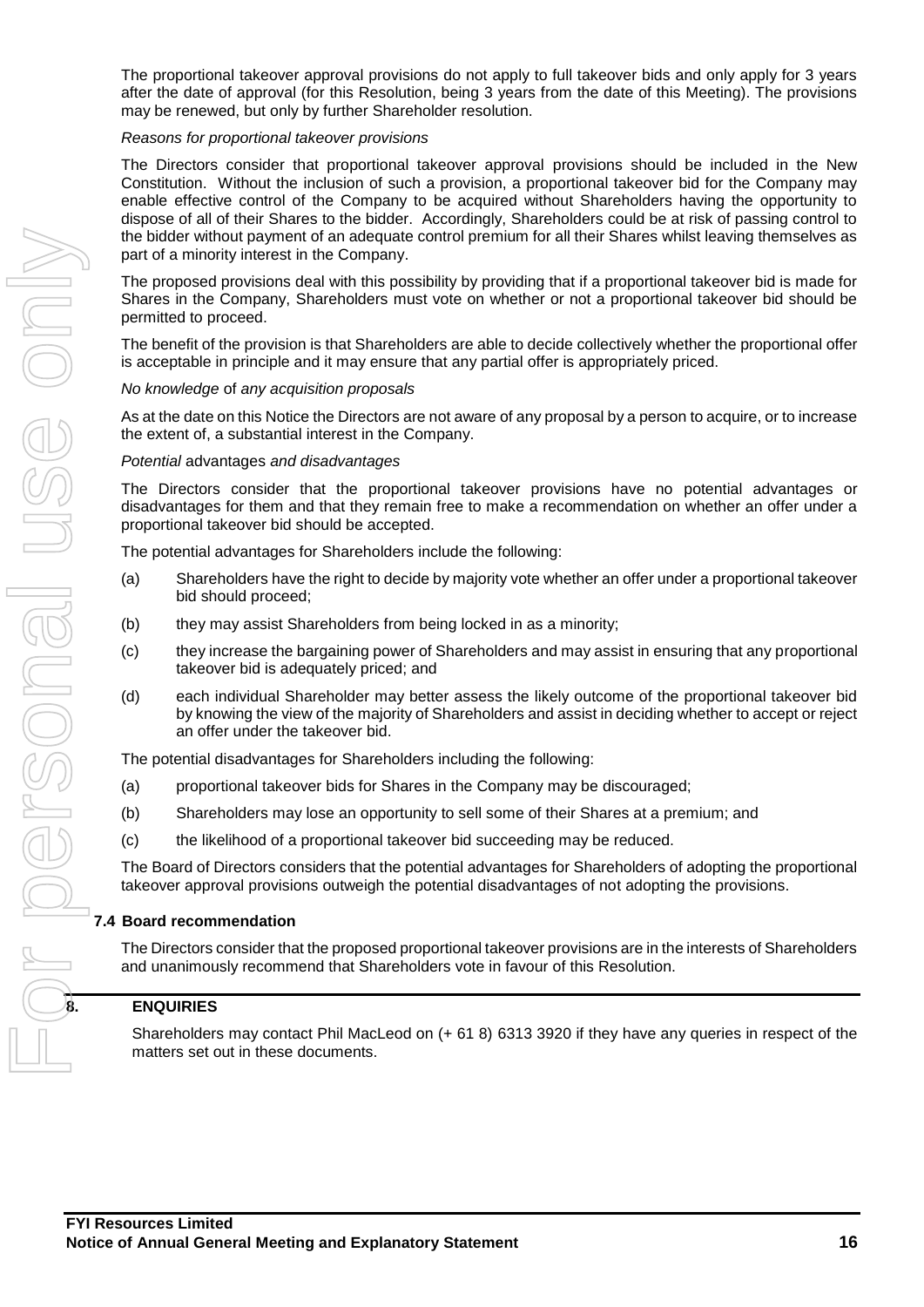"**Additional Placement Capacity**" means the capacity to issue Equity Securities by way of placement approved by Shareholders under Listing Rule 7.1A.

"**Annual General Meeting and Meeting**" means the meeting convened by this Notice.

"**ASIC**" means the Australian Securities and Investments Commission.

"**ASX**" means the ASX Limited (ABN 98 008 624 691).

"**ASX Listing Rules**" or "**Listing Rules**" means the Listing Rules of the ASX.

**"Auditor's Report"** means the Auditor's report on the Financial Report.

"**Board**" means the Board of Directors of the Company.

"**Business Day**" means Monday to Friday inclusive, except New Year's Day, Good Friday, Easter Monday, Christmas Day, Boxing Day, and any other day that ASX declares is not a business day.

"**Chairman**" or "**Chair**" means the chairman of the Company.

"**Closely Related Party**" of a member of the Key Management Personnel means:

- (a) a spouse or child of the member;
- $\langle b \rangle$  a child of the member's spouse;
- (c) a dependent of the member or the member's spouse;
- (d) anyone else who is one of the member's family and may be expected to influence the member, or be influenced by the member, in the member's dealing with the entity;
- (e) a company the member controls; or
- (f) a person prescribed by the Corporations Regulations 2001 (Cth) for the purposes of the definition of 'closely related party' in the Corporations Act.

"**Company**" or "**FYI Resources**" means FYI Resources Ltd (ACN 061 289 218).

"**Constitution**" or "**Existing Constitution**" means the constitution of the Company.

"**Corporations Act**" means the Corporations Act 2001 (Cth).

"**Directors**" mean the directors of the Company from time to time.

**"Directors' Report"** means the annual Directors' Report prepared under Chapter 2M of the Corporations Act for the Company.

"**Equity Securities**" has the same meaning as in the Listing Rules.

"**Explanatory Statement**" means this Explanatory Statement.

**"Financial Report"** means the annual financial report prepared under Chapter 2M of the Corporations Act of the Company.

"**Key Management Personnel**" has the same meaning as in the accounting standards issued by the Australian Accounting Standards Board and means those persons having authority and responsibility for planning, directing and controlling the activities of the Company, or if the Company is part of a consolidated entity, of the consolidated entity, directly or indirectly, including any director (whether executive or otherwise) of the Company, or if the Company is part of a consolidated entity, of an entity within the consolidated group. **Ass fluents for Associating (Absoluted** (Absoluted Passacheting Rules in The Texting Rules in The Texting Rules Compartion and Directors of the Compartion Day, Boxing Day, and any other day that ASX declared. The Day Rule

"**New Constitution**" means the constitution proposed to be adopted by Resolution 6.

"**Notice**" means the notice of meeting that accompanies this Explanatory Statement.

"**Option**" means an option to acquire a Share.

"**Optionholder**" means a holder of an Option.

"**Proxy Form**" means the proxy form accompanying the Notice.

"**Resolution**" means a resolution referred to in the Notice.

"**Share**" means a fully paid ordinary share in the capital of the Company.

"**Shareholder**" means a registered holder of shares in the Company.

"**WST**" or "**Western Standard Time**" means Western Standard Time, Perth, Western Australia.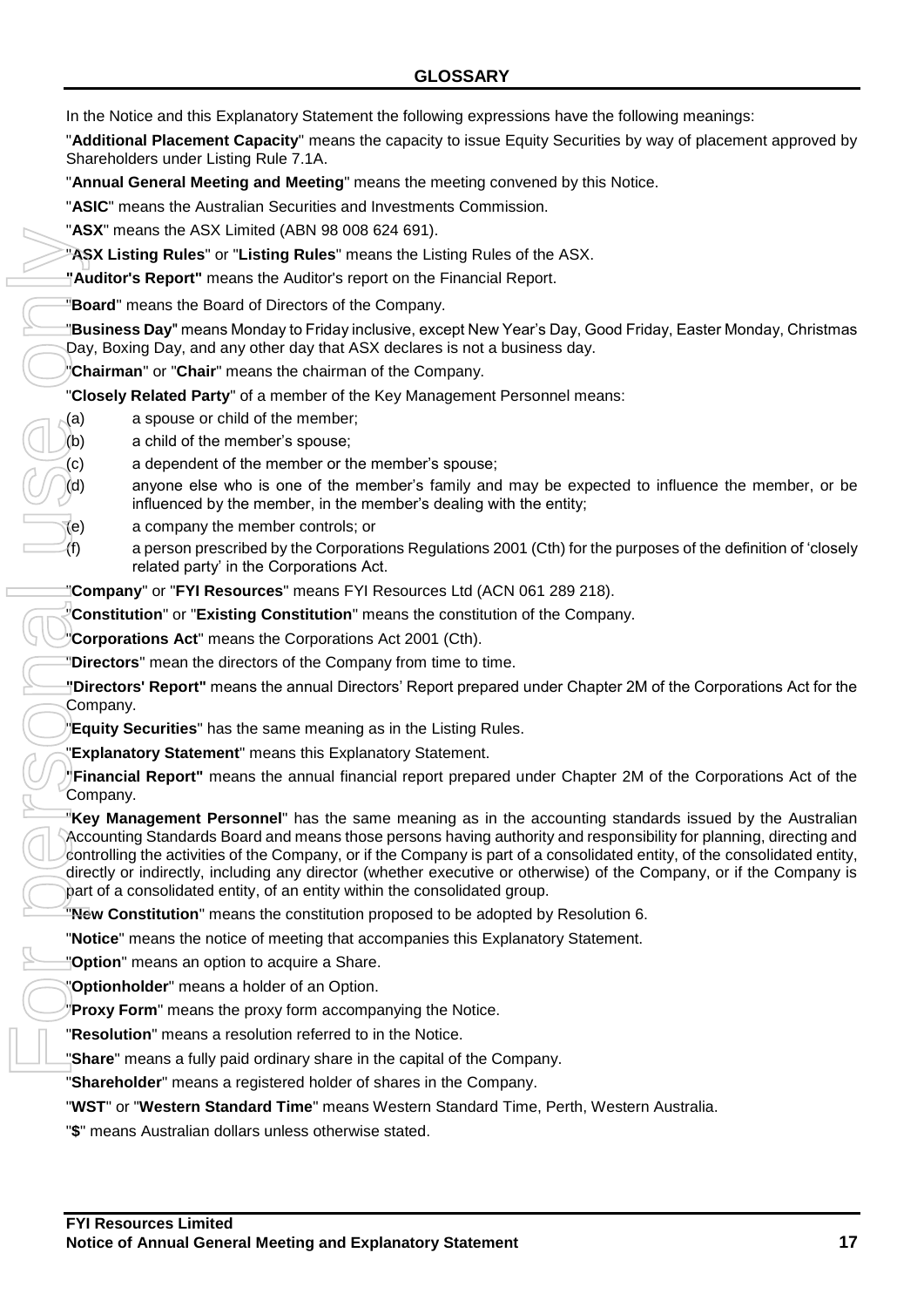#### **Schedule 1 – Terms and Conditions of Attaching Options (Resolution 4)**

#### **(a) Entitlement**

Each Option entitles the holder to subscribe for one Share upon exercise of the Option.

#### **(b) Exercise Price**

Subject to paragraph (**k**), the amount payable upon exercise of each Option will be \$0.10 (**Exercise Price**)

#### **(c) Expiry Date**

Each Option will expire at 5.00pm (WST) on 31 July 2021 (**Expiry Date**). An Option not exercised before the Expiry Date will automatically lapse on the Expiry Date.

#### **(d) Exercise Period**

The Options are exercisable at any time on or prior to the Expiry Date (**Exercise Period**).

#### **Notice of Exercise**

The Options may be exercised during the Exercise Period by notice in writing to the Company in the manner specified on the Option certificate (**Notice of Exercise**) and payment of the Exercise Price for each Option being exercised in Australian currency by electronic funds transfer or other means of payment acceptable to the Company.

#### **(f) Exercise Date**

A Notice of Exercise is only effective on and from the later of the date of receipt of the Notice of Exercise and the date of receipt of the payment of the Exercise Price for each Option being exercised in cleared funds (**Exercise Date**).

#### **(g) Timing of issue of Shares on exercise**

After an Option is validly exercised the Company must as soon as possible following receipt of cleared funds equal to the sum payable on the exercise of the Options:

- (i) issue the Share;
- (ii) if required, give ASX a notice that complies with section 708A(5)(e) of the Corporations Act, or, if the Company is unable to issue such a notice, lodge with ASIC a prospectus prepared in accordance with the Corporations Act and do all things necessary to satisfy section 708A(11) of the Corporations Act to ensure that an offer for sale of the Shares does not require disclosure to investors;
- (iii) do all such acts, matters and things to obtain the grant of quotation for the Share on ASX no later than 10 days from the date of exercise of the Option.

#### **(h) Shares issued on exercise**

Shares issued on exercise of the Options rank equally with the then issued shares of the Company.

#### **(i) No Quotation of the Options**

The Company will not apply for quotation of the Options on ASX.

#### **(j) Quotation of Shares issued on exercise**

If admitted to the official list of ASX at the time, application will be made by the Company to ASX for quotation of the Shares issued upon the exercise of the Options.

#### **(k) Reconstruction of capital**

If at any time the issued capital of the Company is reconstructed, all rights of an Optionholder are to be changed in a manner consistent with the Corporations Act and the ASX Listing Rules at the time of the reconstruction.

#### **(l) Participation in new issues**

There are no participation rights or entitlements inherent in the Options and holders will not be entitled to participate in new issues of capital offered to Shareholders during the currency of the Options without exercising the Options.

#### **(m) Change in exercise price**

An Option does not confer the right to a change in Exercise Price or a change in the number of underlying securities over which the Option can be exercised.

#### **(n) Transferability**

The Options are not transferable, except with the prior written approval of the Board of directors of the Company and subject to compliance with the Corporations Act.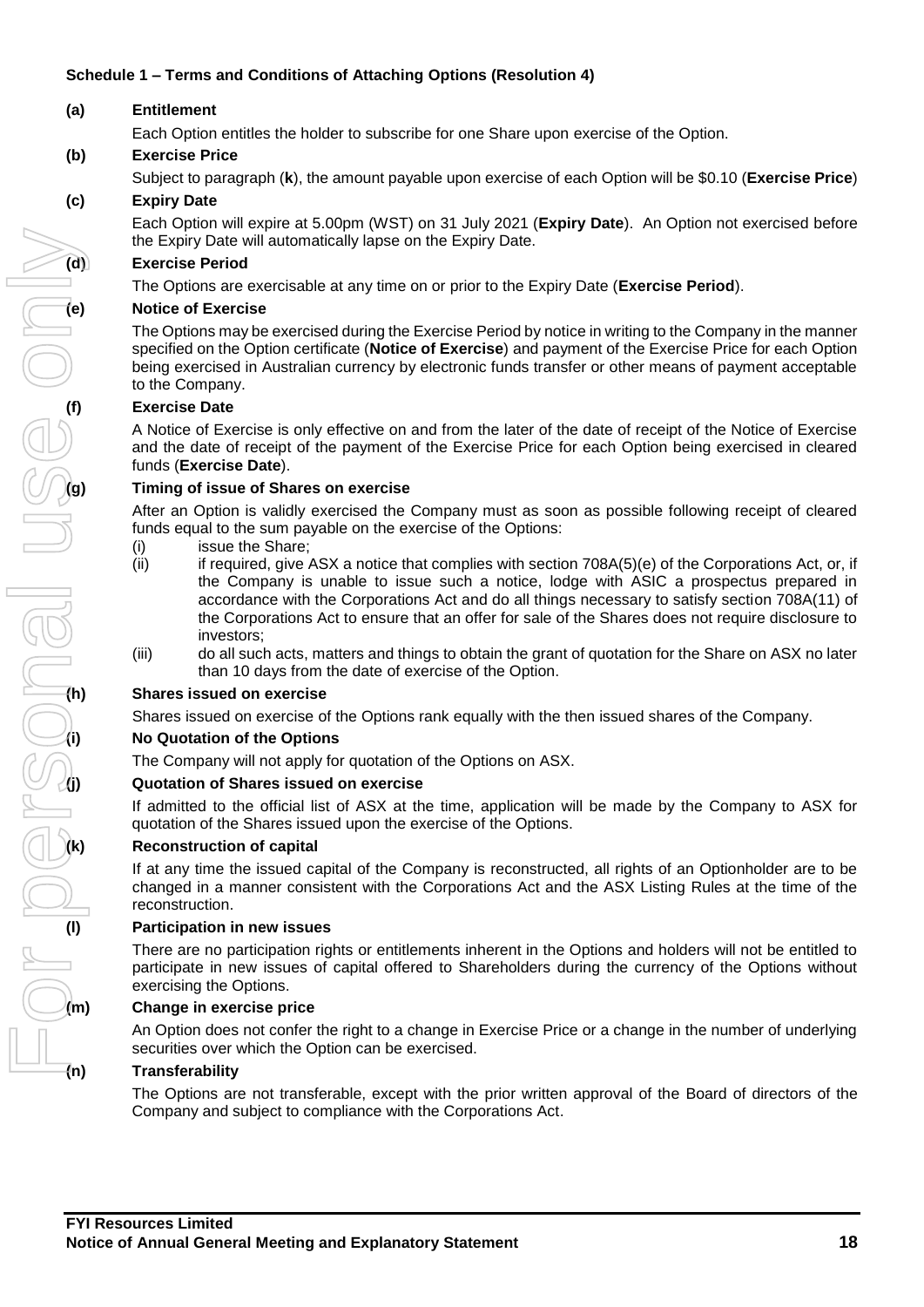# + + **FYI RESOURCES LIMITED**

**ACN: 061 289 218**

#### **SHARE REGISTRY:**

| EFIT_REFERENCE_NUMBER»          | «Holder_name»<br><b>GOOS ANN PLE ONLY</b>                                                                                                                                                                                                                                                                                                                                                                                                                                                                                                                                                                                                                                                                                                                                                                         |    | «Company_code» «Sequence_number» |  | <b>SHARE REGISTRY:</b><br>PO BOX 52<br>Collins Street West VIC 8007<br>Suite 913, Exchange Tower<br>530 Little Collins Street<br>Melbourne VIC 3000<br>T: 1300 992 916 | Security Transfer Australia Pty Ltd<br>E: registrar@securitytransfer.com.au<br>W: www.securitytransfer.com.au |             |  |
|---------------------------------|-------------------------------------------------------------------------------------------------------------------------------------------------------------------------------------------------------------------------------------------------------------------------------------------------------------------------------------------------------------------------------------------------------------------------------------------------------------------------------------------------------------------------------------------------------------------------------------------------------------------------------------------------------------------------------------------------------------------------------------------------------------------------------------------------------------------|----|----------------------------------|--|------------------------------------------------------------------------------------------------------------------------------------------------------------------------|---------------------------------------------------------------------------------------------------------------|-------------|--|
|                                 | «Address line 3»<br>«Address_line_4»                                                                                                                                                                                                                                                                                                                                                                                                                                                                                                                                                                                                                                                                                                                                                                              |    |                                  |  | Code:                                                                                                                                                                  |                                                                                                               | <b>FYI</b>  |  |
|                                 | «Address_line_5»                                                                                                                                                                                                                                                                                                                                                                                                                                                                                                                                                                                                                                                                                                                                                                                                  |    |                                  |  | Holder Number:                                                                                                                                                         |                                                                                                               | «HOLDER NUM |  |
| <b>PROXY FORM</b>               |                                                                                                                                                                                                                                                                                                                                                                                                                                                                                                                                                                                                                                                                                                                                                                                                                   |    |                                  |  |                                                                                                                                                                        |                                                                                                               |             |  |
|                                 | THIS DOCUMENT IS IMPORTANT. IF YOU ARE IN DOUBT AS TO HOW TO DEAL WITH IT, PLEASE CONTACT YOUR STOCK BROKER OR LICENSED PROFESSIONAL ADVISOR.                                                                                                                                                                                                                                                                                                                                                                                                                                                                                                                                                                                                                                                                     |    |                                  |  |                                                                                                                                                                        |                                                                                                               |             |  |
|                                 | <b>SECTION A: Appointment of Proxy</b>                                                                                                                                                                                                                                                                                                                                                                                                                                                                                                                                                                                                                                                                                                                                                                            |    |                                  |  |                                                                                                                                                                        |                                                                                                               |             |  |
|                                 | I/We, the above named, being registered holders of the Company and entitled to attend and vote hereby appoint:                                                                                                                                                                                                                                                                                                                                                                                                                                                                                                                                                                                                                                                                                                    |    |                                  |  |                                                                                                                                                                        |                                                                                                               |             |  |
|                                 | The meeting chairperson                                                                                                                                                                                                                                                                                                                                                                                                                                                                                                                                                                                                                                                                                                                                                                                           | QR |                                  |  |                                                                                                                                                                        |                                                                                                               |             |  |
|                                 | or failing the person named, or if no person is named, the Chairperson of the meeting, as my/our Proxy to act generally at the meeting on my/our behalf and to vote in accordance with the<br>following directions (or if no directions have been given, as the Proxy sees fit) at the Annual General Meeting of the Company to be held at 12.15pm WST on Friday 29 November 2019 at The<br>HLB Mann Judd Boardroom, Level 4, 130 Stirling Street, Perth, Western Australia and at any adjournment of that meeting.                                                                                                                                                                                                                                                                                               |    |                                  |  |                                                                                                                                                                        |                                                                                                               |             |  |
|                                 | AUTHORITY FOR CHAIR TO VOTE UNDIRECTED PROXIES ON REMUNERATION RELATED RESOLUTIONS                                                                                                                                                                                                                                                                                                                                                                                                                                                                                                                                                                                                                                                                                                                                |    |                                  |  |                                                                                                                                                                        |                                                                                                               |             |  |
|                                 | Where I/we have appointed the Chair as my/our proxy (or where the Chair becomes my/our proxy by default), I/we expressly authorise the Chair to exercise my/our proxy on<br>Resolution 1 (except where I/we have indicated a different voting intention below) even though these Resolutions are connected directly or indirectly with the remuneration of a<br>member of the Key Management Personnel, which includes the Chair.<br><b>CHAIRS VOTING INTENTION IN RELATION TO UNDIRECTED PROXIES</b><br>The Chair of the Meeting intends to vote undirected proxies in favour of all Resolutions. In exceptional circumstances, the Chair may change his/her voting intention on any<br>Resolution. In the event this occurs an ASX announcement will be made immediately disclosing the reasons for the change. |    |                                  |  |                                                                                                                                                                        |                                                                                                               |             |  |
|                                 | <b>SECTION B: Voting Directions</b>                                                                                                                                                                                                                                                                                                                                                                                                                                                                                                                                                                                                                                                                                                                                                                               |    |                                  |  |                                                                                                                                                                        |                                                                                                               |             |  |
| <b>RESOLUTION</b>               | Please mark "X" in the box to indicate your voting directions to your Proxy. The Chairperson of the Meeting intends to vote undirected proxies in FAVOUR of all the resolutions.<br>In exceptional circumstances, the Chairperson of the Meeting may change his/her voting intention on any resolution, in which case an ASX announcement will be made.                                                                                                                                                                                                                                                                                                                                                                                                                                                           |    |                                  |  | For                                                                                                                                                                    | Against                                                                                                       | Abstain*    |  |
| J D.                            | Adoption of Remuneration Report                                                                                                                                                                                                                                                                                                                                                                                                                                                                                                                                                                                                                                                                                                                                                                                   |    |                                  |  | $\Box$                                                                                                                                                                 | $\Box$                                                                                                        |             |  |
|                                 | Re-election of Director - Edmond Babington                                                                                                                                                                                                                                                                                                                                                                                                                                                                                                                                                                                                                                                                                                                                                                        |    |                                  |  |                                                                                                                                                                        |                                                                                                               |             |  |
|                                 | 3. Ratification of Prior Placement of Shares Under Listing Rule 7.1A                                                                                                                                                                                                                                                                                                                                                                                                                                                                                                                                                                                                                                                                                                                                              |    |                                  |  |                                                                                                                                                                        |                                                                                                               |             |  |
|                                 | Ratification of Prior Placement of Attaching Options Under Listing Rule 7.1                                                                                                                                                                                                                                                                                                                                                                                                                                                                                                                                                                                                                                                                                                                                       |    |                                  |  |                                                                                                                                                                        |                                                                                                               |             |  |
|                                 | 5. Approval of Additional Placement Capacity                                                                                                                                                                                                                                                                                                                                                                                                                                                                                                                                                                                                                                                                                                                                                                      |    |                                  |  |                                                                                                                                                                        |                                                                                                               |             |  |
| 6. Adoption of New Constitution |                                                                                                                                                                                                                                                                                                                                                                                                                                                                                                                                                                                                                                                                                                                                                                                                                   |    |                                  |  |                                                                                                                                                                        |                                                                                                               |             |  |
|                                 | If no directions are given my proxy may vote as the proxy thinks fit or may abstain. * If you mark the Abstain box for a particular item, you are directing your Proxy not to vote on your<br>behalf on a show of hands or on a poll and your votes will not be counted in computing the required majority on a poll.<br><b>SECTION C: Signature of Security Holder(s)</b>                                                                                                                                                                                                                                                                                                                                                                                                                                        |    |                                  |  |                                                                                                                                                                        |                                                                                                               |             |  |

| SECTION C. Signature of Security Holder(S)                                                                            |                                                                                                            |  |                   |          |     |  |                            |  |
|-----------------------------------------------------------------------------------------------------------------------|------------------------------------------------------------------------------------------------------------|--|-------------------|----------|-----|--|----------------------------|--|
| This section must be signed in accordance with the instructions overleaf to enable your directions to be implemented. |                                                                                                            |  |                   |          |     |  |                            |  |
|                                                                                                                       | Individual or Security Holder                                                                              |  | Security Holder 2 |          |     |  | Security Holder 3          |  |
|                                                                                                                       |                                                                                                            |  |                   |          |     |  |                            |  |
|                                                                                                                       |                                                                                                            |  |                   |          |     |  | Director/Company Secretary |  |
|                                                                                                                       | Sole Director & Sole Company Secretary                                                                     |  |                   | Director |     |  |                            |  |
|                                                                                                                       | Proxies must be received by FYI Resources Limited no later than 12.15pm WST on Wednesday 27 November 2019. |  |                   |          |     |  |                            |  |
|                                                                                                                       | FYIPX1291119                                                                                               |  |                   |          | FYI |  | FYIPX1291119               |  |
|                                                                                                                       |                                                                                                            |  |                   |          |     |  |                            |  |